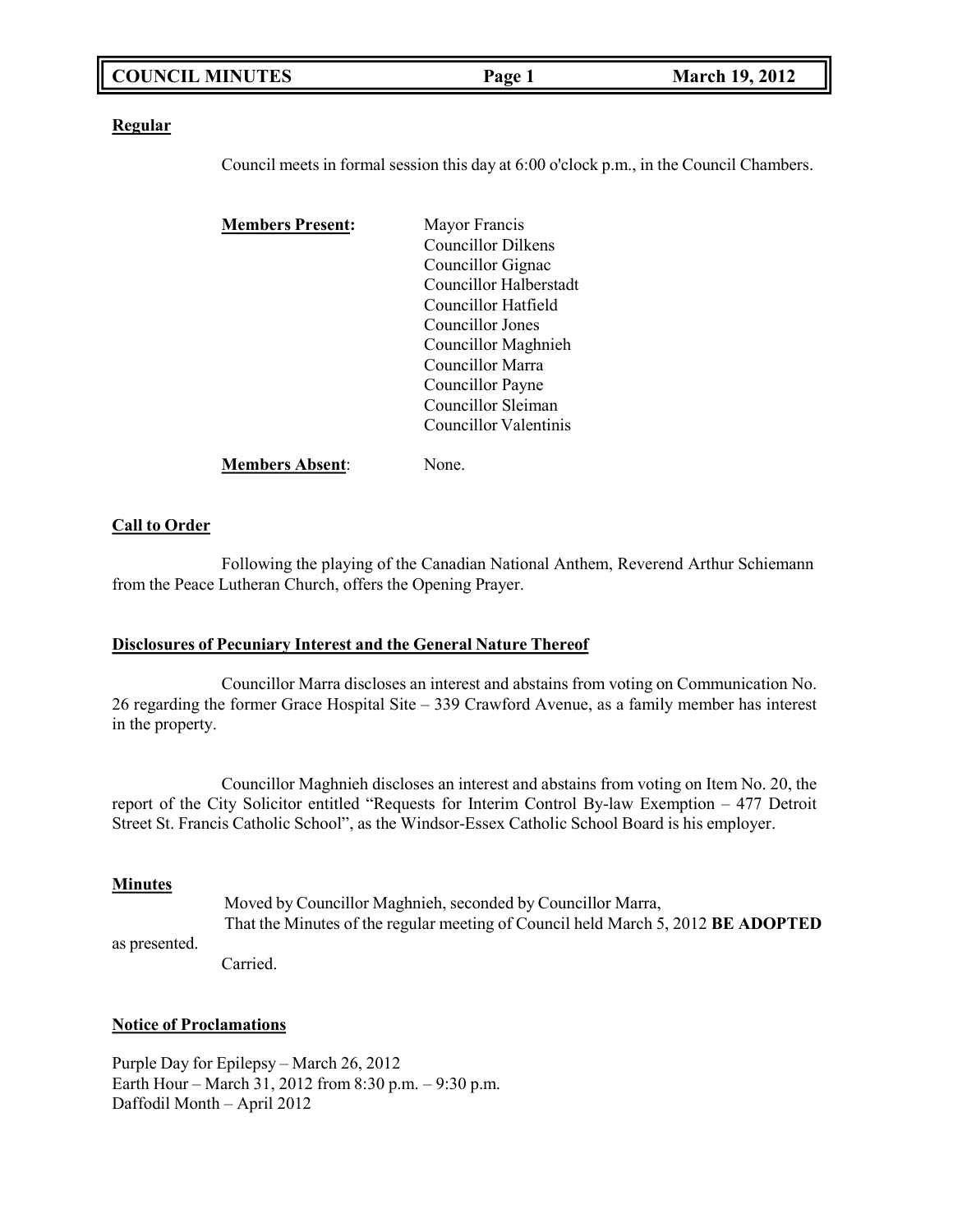# **COUNCIL MINUTES Page 2 March 19, 2012**

### **Committee of the Whole**

Moved by Councillor Payne, seconded by Councillor Sleiman,

That Council do now rise and move into Committee of the Whole with the Mayor presiding for the purpose of dealing with:

- (a) communication items;
- (b) consent agenda;
- (c) hearing requests for deferrals or referrals of any items of business;
- (d) hearing presentations and delegations;
- (e) consideration of business items;
- (f) consideration of Committee reports:
	- (i) **Report of Special In-Camera Meeting or other Committee as may be held prior to Council** (if scheduled); and
	- (ii) **Report No. 13 of the Family Aquatic Steering Committee** of its meeting held January 30, 2012; and
	- (iii) **Report No. 14 of the Family Aquatic Steering Committee** of its meeting held January 30, 2012; and
	- (iv) **Report No. 15 of the Family Aquatic Steering Committee** of its meeting held January 30, 2012; and
	- (v) **Report No. 16 of the Family Aquatic Steering Committee** of its meeting held January 30, 2012

(g) consideration of by-laws 32-2012 through 36-2012 (inclusive).

Carried.

# **Communications**

Moved by Councillor Valentinis, seconded by Councillor Dilkens,

**M153–2012** That the following Communication Items 1 to 10 and 13 to 33 inclusive, as set forth in the Council Agenda **BE REFERRED** as noted except Communication No. 11 and 12 which are dealt with as follows;

Minutes of the Transit Windsor Board of Directors meeting held February 28, 2012 and the Minutes of the Windsor Chartabus Inc. meeting held February 28, 2012 **BE ADOPTED**.

# **Communication No. 11:**

Moved by Councillor Jones, seconded by Councillor Sleiman,

**M154-2012** That the request by Daniel and Margaret Maskell to erect banners to "Support Our Troops"

**BE INVESTIGATED** by Administration as it relates to location(s) and sponsor and further, that coordination with the local Zone Commander of the Royal Canadian Legion **BE UNDERTAKEN** to determine if there is interest in the banners and if so, that the banners **BE LOCATED** near the Legion Branches.

Carried.

SE2012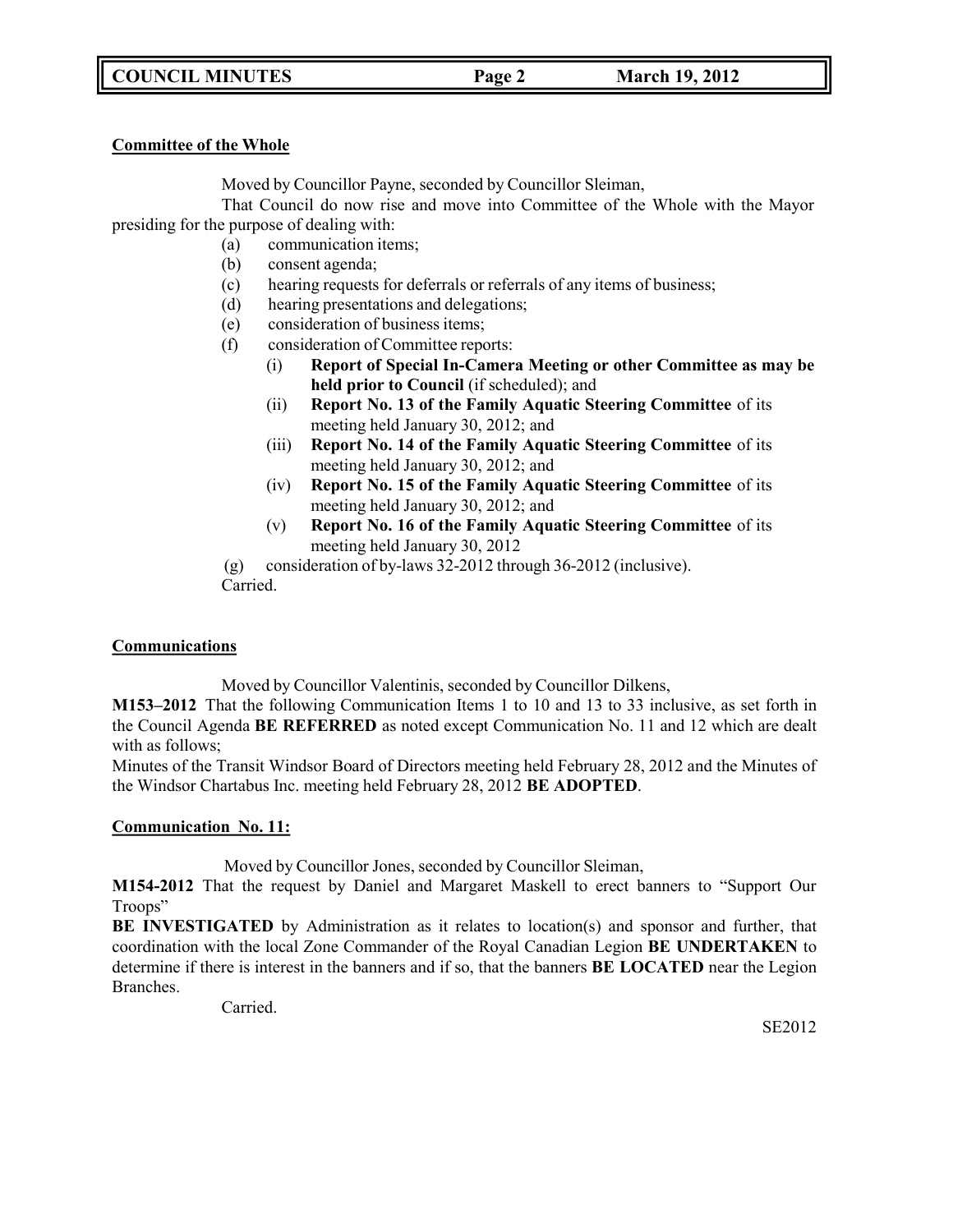**COUNCIL MINUTES Page 3 March 19, 2012**

#### **Communication No. 12:**

Moved by Councillor Valentinis, seconded by Councillor Gignac,

**M155-2012** That the Windsor-Essex Economic Development Commission **PROVIDE** a written submission to Council on their views regarding the plan submitted by Mr. Peter Lui, and Mr. Al Teshuba, and what is required by Council; and further

> That the City Planner **MEET** with the proponents to discuss their submission. Carried.

MI2012 **Item From Description** 1 Association of Municipalities of Ontario (AMO) Premier Re-Commits to Honour Upload Agreement. **Chief Financial Officer & City Treasurer City Engineer Community Development & Health Commissioner Note & File MMA2012** 2 Association of Municipalities of Ontario (AMO) Response to letter sent *(previously distributed)* regarding City of Windsor"s Arbitration Award for Police Services. **Acting Police Chief Note & File MMA2012** 3 Ontario Good Roads Association (OGRA) Heads Up Alert: Impact on Minimum Maintenance Standards Giuliani v. Region of Halton et. al. **City Engineer City Solicitor Executive Director of Operations Note & File SW2012** 4 Ontario 211 Services Corporation Update on 211 services in Ontario. **Senior Manager of Communications & Customer Service Community Development & Health Commissioner Note & File MC2012** 5 University of Maryland, Baltimore County, Assistant Professor of Public Policy Executive summary on research of local sustainability efforts in Detroit, Michigan and Windsor, Ontario. **City Planner Note & File ME2012** 6 Marketing Coordinator, World Wildlife Fund Requesting participation for Earth Hour to be held March 31, 2012 from 8:30 p.m. to 9:30 p.m. **COUNCIL DIRECTION REQUESTED GCE2012** 7 Essex Region Conservation Authority (ERCA) Invitation to celebrate an increase in natural areas coverage in the Essex Region on March 22, 2012. **Note & File EI/10108** 8 Windsor Utilities Commission (WUC) Drinking-Water Systems Regulation O.Reg 170/03 Annual Report for Calendar Year 2011. **City Engineer Note & File MU2012**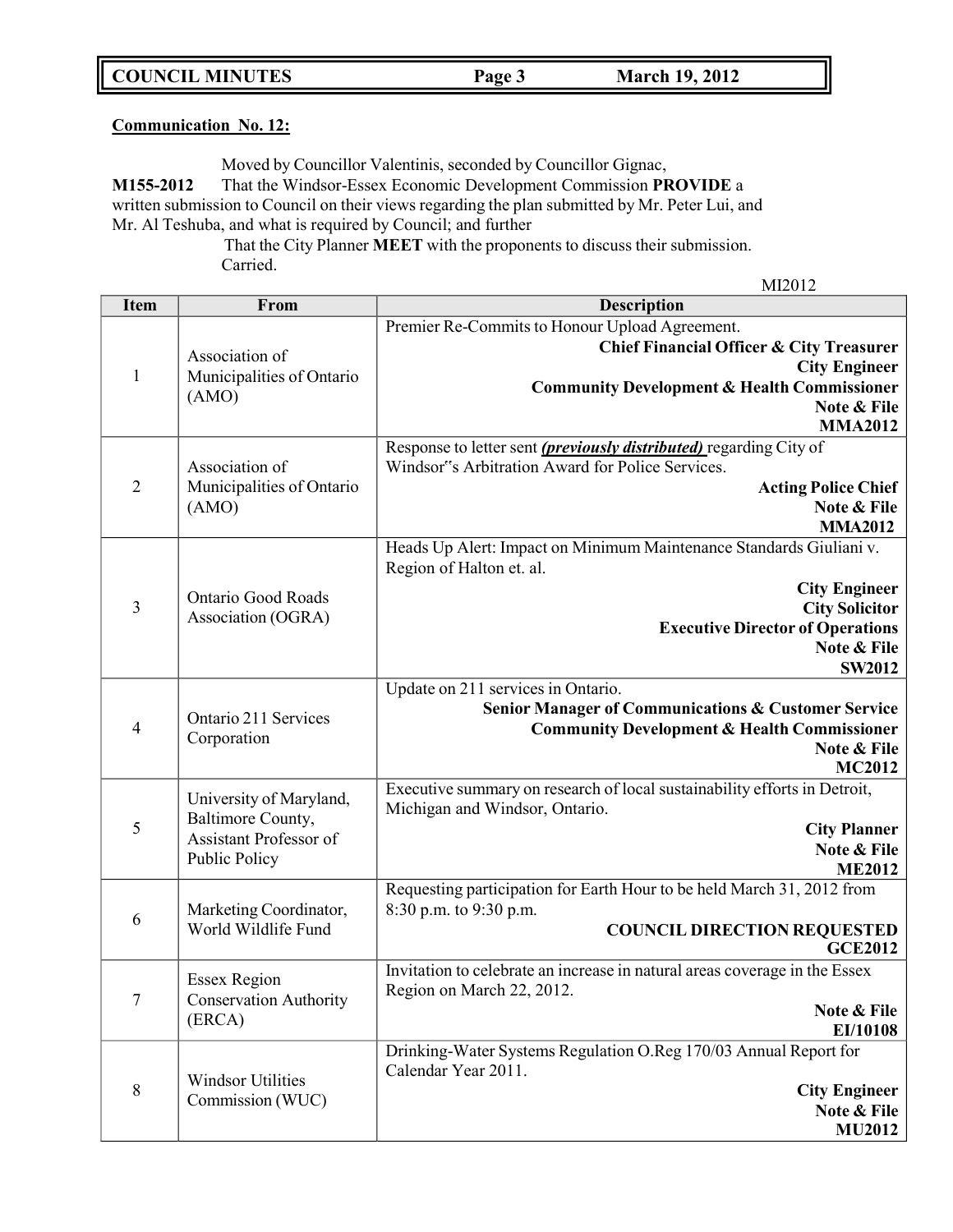# **COUNCIL MINUTES Page 4 March 19, 2012**

|    |                                                 | Registration information for "The Future of Onsite Wastewater Treatment                    |
|----|-------------------------------------------------|--------------------------------------------------------------------------------------------|
|    | Ontario Onsite<br><b>Wastewater Association</b> | in Ontario" conference.<br><b>City Engineer</b>                                            |
| 9  |                                                 | <b>City Planner</b>                                                                        |
|    |                                                 | Note & File                                                                                |
|    |                                                 | EI2012                                                                                     |
|    |                                                 | Problems with recycling initiatives in Ontario.                                            |
| 10 | National Asset Recovery<br>Specialists          | <b>City Engineer</b><br>Note & File                                                        |
|    |                                                 | EI2012                                                                                     |
|    |                                                 | Request to consider hanging "Support Our Troops" banners in Windsor.                       |
|    |                                                 | <b>City Engineer</b>                                                                       |
| 11 | Margaret Maskell                                | <b>City Planner</b>                                                                        |
|    |                                                 | <b>COUNCIL DIRECTION REQUESTED</b><br><b>SE2012</b>                                        |
|    |                                                 | Application to Federal Economic Development Agency for Southern                            |
|    |                                                 | Ontario for Prosperity Initiative.                                                         |
|    |                                                 | <b>City Planner</b>                                                                        |
| 12 | Peter Lui and Al Teshuba                        | <b>CEO, Windsor-Essex Economic Development Corporation</b>                                 |
|    |                                                 | <b>Chief Financial Officer &amp; City Treasurer</b>                                        |
|    |                                                 | <b>COUNCIL DIRECTION REQUESTED</b><br><b>MI2012</b>                                        |
|    |                                                 | Consent Authority Agenda Record Hearing to be held on Wednesday,                           |
| 13 | Secretary/Treasurer                             | March 21, 2012, Room 409, 400 City Hall Square East, Windsor                               |
|    | Committee of Adjustment                         | Note & File                                                                                |
|    |                                                 | ZC2012<br>Application of 2291285 Ontario Inc. for Site Plan Approval to permit             |
|    |                                                 | construction of a commercial building located at 1375 Huron Church.                        |
| 14 | Manager of Urban Design                         | Note & File                                                                                |
|    |                                                 | ZS/11309                                                                                   |
|    |                                                 | Application of University of Windsor for Site Plan Approval to permit                      |
|    | Manager of Urban Design                         | construction of a seven storey parking structure and Innovation Centre                     |
| 15 |                                                 | located at the south side of Wyandotte West between California and<br>Sunset.              |
|    |                                                 | Note & File                                                                                |
|    |                                                 | ZS/11310                                                                                   |
|    |                                                 | Application of Tecumseh Mall Holdings Inc. for Site Plan Approval to                       |
|    |                                                 | permit a standalone commercial building (LCBO) located at 7470-7780<br>Tecumseh Road East. |
| 16 | Manager of Urban Design                         | Note & File                                                                                |
|    |                                                 | ZS/11311                                                                                   |
|    |                                                 | Application of Windsor-Detroit Tunnel Corporation for Site Plan Approval                   |
|    |                                                 | to permit improvements and expansion to the Canadian Plaza of the                          |
| 17 | Manager of Urban Design                         | Windsor-Detroit Tunnel, located at 555 Goyeau.                                             |
|    |                                                 | Note & File<br>ZS/11312                                                                    |
|    |                                                 | Call for nominations for Senior Achievement Award.                                         |
| 18 | Minister Responsible for                        | <b>Seniors Advisory Committee</b>                                                          |
|    | Seniors                                         | Note & File                                                                                |
|    |                                                 | <b>GP2012</b>                                                                              |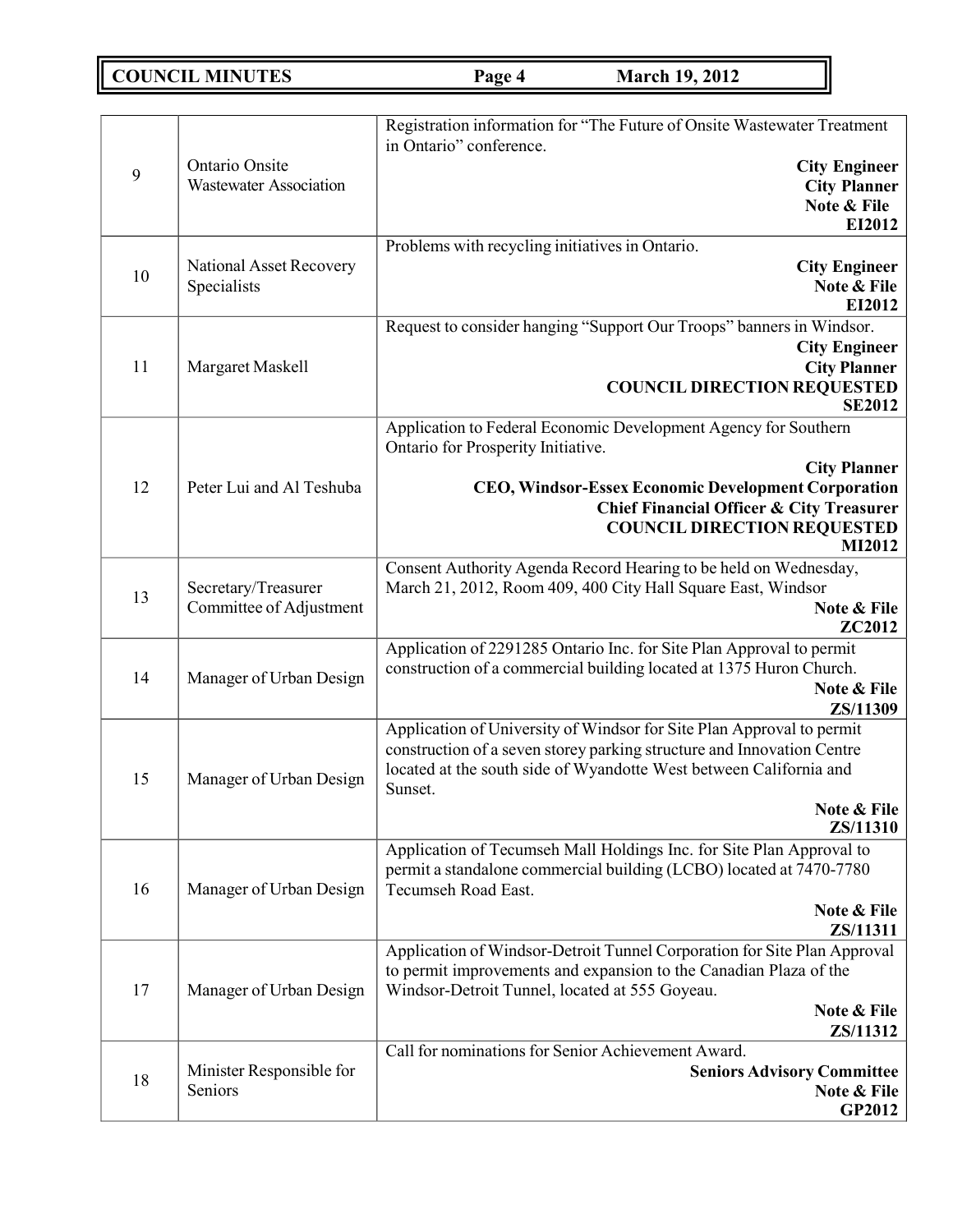**COUNCIL MINUTES Page 5 March 19, 2012**

| 19 | Association of<br>Municipalities of Ontario<br>(AMO) | AMO Gas Tax Awards.<br><b>City Treasurer</b><br><b>General Manager, Transit Windsor</b><br>Note & File<br><b>MMA2012</b>            |
|----|------------------------------------------------------|-------------------------------------------------------------------------------------------------------------------------------------|
| 20 | Municipality of Chatham-<br>Kent                     | Public Information Centre – Agency Session to be held on March 27,<br>2012.<br><b>City Engineer</b><br>Note & File<br><b>MT2012</b> |

|    |                                | New Fire Hall No. $7$ – Project Update.                                      |
|----|--------------------------------|------------------------------------------------------------------------------|
| 21 | City Engineer                  | Note & File                                                                  |
|    |                                | SF/10274                                                                     |
|    |                                | Tender 26-11: Westminster Boulevard from Joinville Avenue to Iris Place      |
| 22 | City Engineer                  | Sewer, Watermain, and Pavement Rehabilitation.                               |
|    |                                | Note & File                                                                  |
|    |                                | <b>SW/11291</b>                                                              |
|    |                                | Tender 12-12 - Road Rehab VIII - Cold Milling & Asphalt Paving.              |
| 23 | City Engineer                  | Note & File                                                                  |
|    |                                | SW/11338                                                                     |
|    |                                | Reporting Requirements – Section 44 (10) of the Purchasing Bylaw.            |
| 24 | City Solicitor                 | Note & File                                                                  |
|    |                                | AL2012                                                                       |
|    |                                | 2011 Annual Report - Building Permit Fee Reserve Fund.                       |
| 25 | City Solicitor                 | Note & File                                                                  |
|    |                                | <b>SB2012</b>                                                                |
|    |                                | Former Grace Hospital Site - 339 Crawford Avenue                             |
| 26 | City Solicitor                 | Note & File                                                                  |
|    |                                | <b>SB2012</b>                                                                |
|    |                                | Province of Ontario New Energy Incentive Program "Save on Energy for         |
| 27 | <b>Chief Financial Officer</b> | Business".                                                                   |
|    |                                | Note & File                                                                  |
|    |                                | GP2012                                                                       |
|    |                                | Educational Assistance Reserve Account - Expenditures for 2009-2011.         |
| 28 | City Clerk                     | Note & File<br>AS2012                                                        |
|    |                                | 2012 Great Southwest Easter Seals Telethon.                                  |
| 29 | City Clerk                     | Note & File                                                                  |
|    |                                | <b>APR2012</b>                                                               |
|    |                                | Office of Continuous Improvement Reviews - Lakeview Park Marina &            |
|    | Chief Administrative           | On-Off Street Parking.                                                       |
| 30 | Officer                        | Note & File                                                                  |
|    |                                | <b>SR2012</b>                                                                |
|    |                                | Minutes of the Transit Windsor Board of Directors meeting held February      |
|    |                                | 28, 2012 and the minutes of the Windsor Chartabus Inc. meeting held          |
| 31 | Transit Windsor Board of       | February 28, 2012.                                                           |
|    | <b>Directors</b>               | <b>TO BE ADOPTED</b>                                                         |
|    |                                | <b>MB2012</b>                                                                |
|    | Service Delivery Review        | Minutes of meeting held January 25, 2012 ( <i>previously distributed</i> for |
| 32 | <b>Steering Committee</b>      | members of Council only) (copy available upon request)                       |
|    |                                |                                                                              |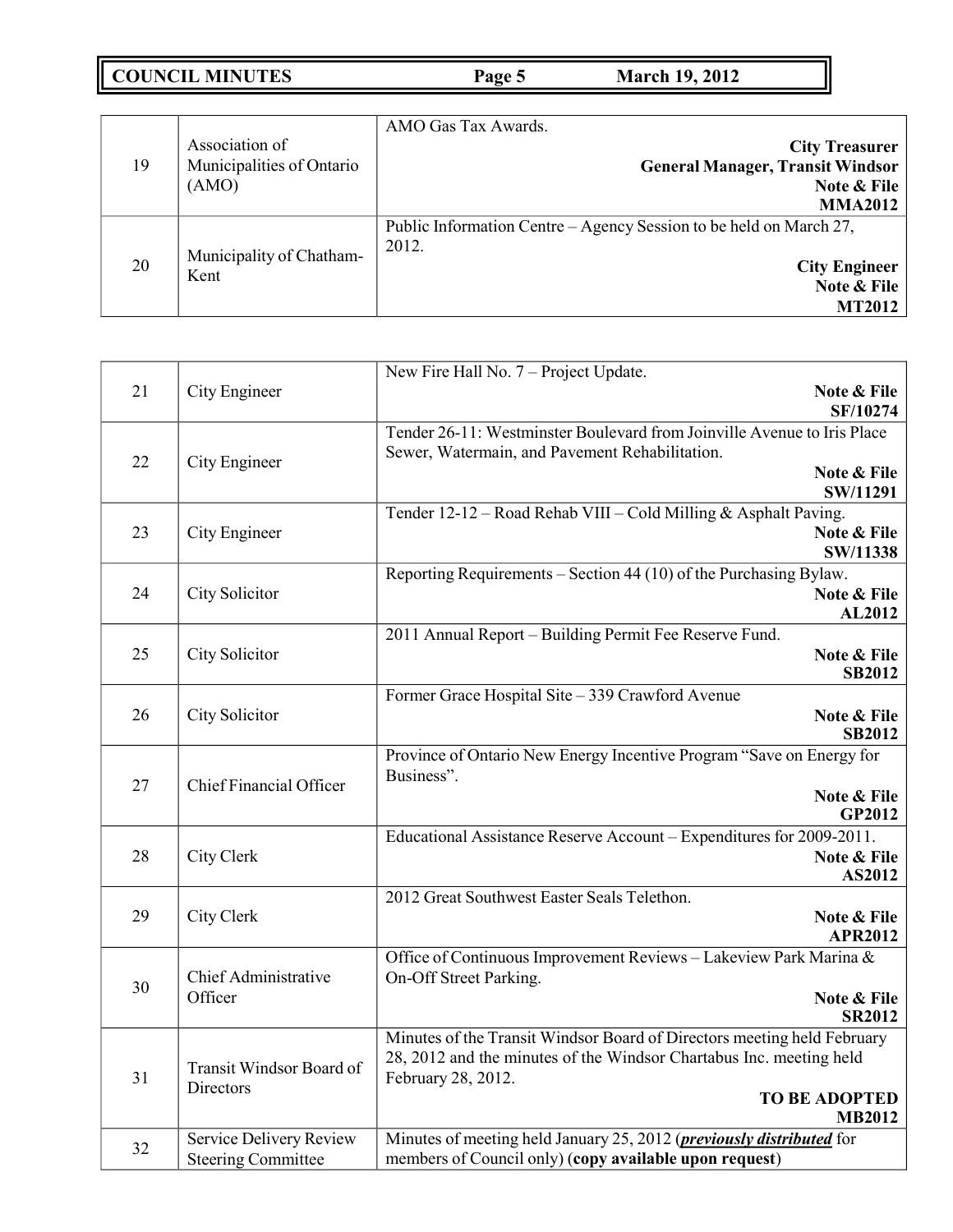| <b>COUNCIL MINUTES</b> |  |
|------------------------|--|
|------------------------|--|

**COUNCIL MINUTES Page 6 March 19, 2012**

|    |                               | Note & File<br><b>MB2012</b>                                                                                                           |
|----|-------------------------------|----------------------------------------------------------------------------------------------------------------------------------------|
| 33 | <b>Family Aquatic Complex</b> | Minutes of meeting held January 30, 2012 ( <i>previously distributed</i> for<br>members of Council only) (copy available upon request) |
|    | <b>Steering Committee</b>     | Note & File                                                                                                                            |
|    |                               | <b>MB2012</b>                                                                                                                          |

Carried.

Councillor Marra discloses an interest and abstains from voting on Communication No.

26.

# **Consent Agenda**

Moved by Councillor Gignac, seconded by Councillor Halberstadt,

That the following Consent Agenda and the recommendations contained in the administrative reports **BE APPROVED** as amended:

- Item 2 1496 Drouillard Available for Purchase
- Item 3 Part-Lot Control By-law Exemption Request, Dior Homes (1318805 Ontario Limited RIO Aiello), 4565 Ontario Street
- Item 5 Vacant Land on Crawford Avenue; Part Lot 75, Concession 1 (Between 1329 and 1355 Crawford Avenue) to be offered For Sale to both abutting owners
- Item 6 City Sale to Christou, Vacant Land on John B Avenue Registered Plan 759, Part of Lot 11 (northwest corner of John B Avenue and Peter Street)
- Item 7 Minor Alley Maintenance

Item 8 Results of Expression of Interest #143-11 (Purchase, Demolition and Redevelopment of the former Wickes Manufacturing Plant (9082, 9100 and 9152 Tecumseh Road East)

- Item 9 Former Wickes Manufacturing Facility, Phase 3 Environmental Study
- Item 10 City Purchase from Amin Land Required for the Provincial Road/Cabana Road East Intersection Improvement Project
- Item 11 Provincial Road / Cabana Road East Intersection Improvements, Issuance of Purchase Orders to Bell Canada
- Item 12 Howard / North Talbot Road Claim Settlement, 4300 Howard Avenue
- Item 13 Provincial Road / Cabana Road East Intersection Improvements
- Item 14 Riverside Drive Vista Improvement Project, Phase 1, Stage 1, City of Windsor Tender #02-12 – Award of Tender
- Item 15 CUPE Local 82 v City of Windsor, Grievance on Joint Job Evaluation Retroactive Pay Auto Service Techs
- Item 16 Lou Romano Water Reclamation Plant, Demand Response Program Participation and Back-up Generator Upgrade
- Item 17 Howard / North Talbot Road Injurious Affection Claim Settlement, 4350 Howard Avenue
- Item 21 Award of Tender 141-11: Supply & Installation of Grinder at Clairview Pump Station

| <b>Environment &amp; Transportation Standing Committee</b> |               |                                                                            |
|------------------------------------------------------------|---------------|----------------------------------------------------------------------------|
| No.                                                        |               | <b>Description</b>                                                         |
|                                                            | Report No. 54 | Earth Hour 2012                                                            |
|                                                            | Report No. 55 | MRO Service Hangar, Steering Committee – Project Update                    |
|                                                            | Report No. 56 | Report No. 62 of the Windsor-Essex County Environment Committee<br>(WECEC) |

# **Consent Committee Reports**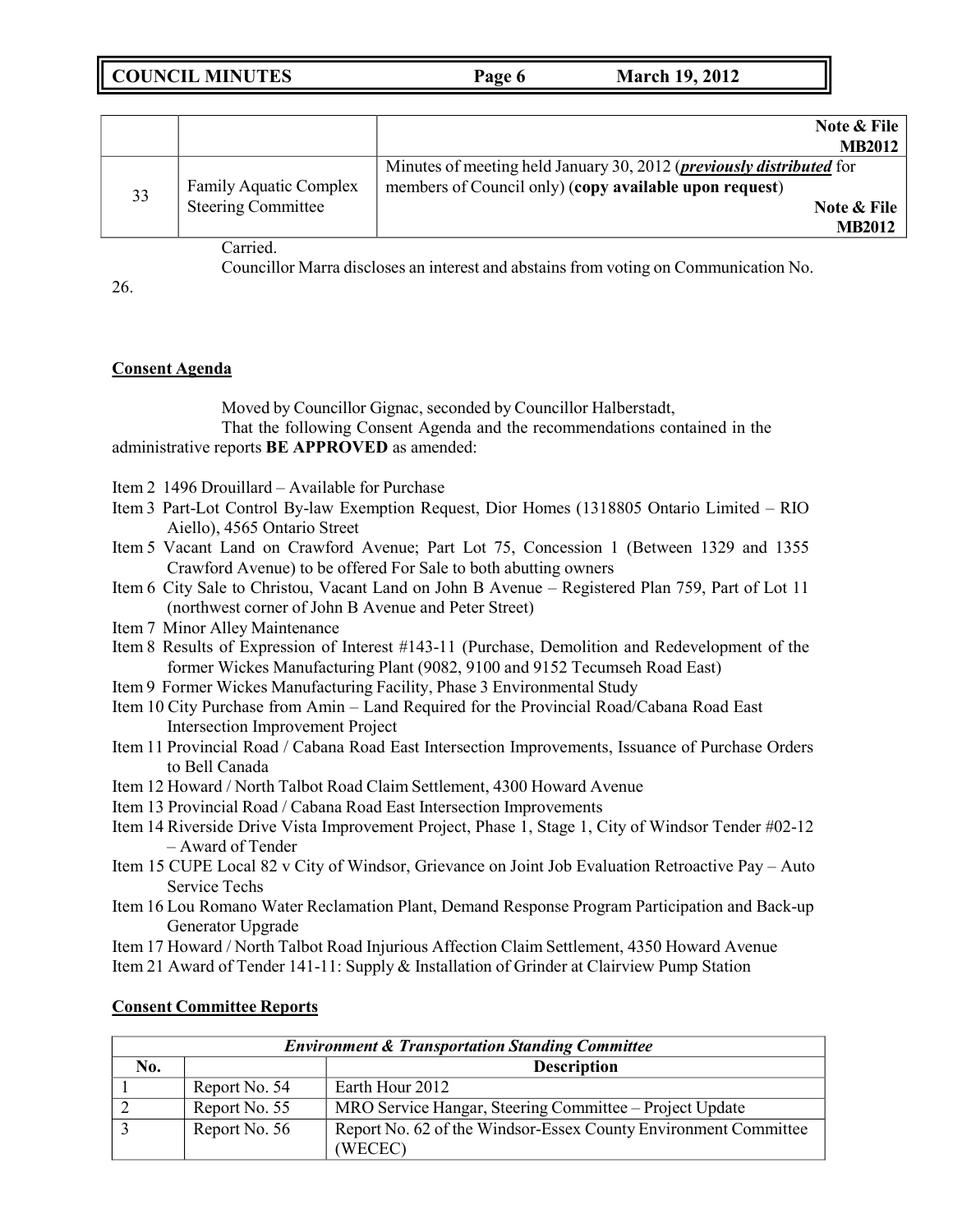| Report No. 57 | Windsor Bicycling Committee minutes of its meeting held January 18,<br>2012               |
|---------------|-------------------------------------------------------------------------------------------|
| Report No. 58 | Windsor-Essex County Environment Committee minutes of its<br>meeting held January 5, 2012 |

| <b>Planning Standing Committee</b> |               |                                                                          |  |
|------------------------------------|---------------|--------------------------------------------------------------------------|--|
| No.                                |               | <b>Description</b>                                                       |  |
|                                    | Report No. 49 | Rezoning - 675 Goyeau, Days Inn, 1037109 Ontario Limited (as<br>amended) |  |

Carried.

## **Deferrals and/or Referrals and Withdrawals**

At the request of CANUE the report of the City Clerk entitled "Post Retirement Benefits- Union Employees hired between 2006 and 2009"is being deferred to allow for further consultation.

AS/9207 22

(For final disposition of this matter see CR65/2012 in Schedule "A" attached hereto.)

# **Report No. 45 of the Environment & Transportation Standing Committee (fluoridation in water)**

At the request of the Chief Administrative Officer Report No. 45 of the Environment & Transportation Standing Committee regarding the artificial water fluoridation is being deferred as the Windsor Utilities Commission (WUC) has advised an additional report is forthcoming.

Moved by Councillor Marra, seconded by Councillor Sleiman,

**M114-2012** That Report No. 45 of the Environment & Transportation Standing Committee (fluoridation in water) **BE DEFERRED** to a future meeting of Council to allow for the Windsor Utilities Commission (WUC)

to provide an additional report.

Carried.

EI/11353

# **Presentations & Delegations:**

### **PRESENTATIONS:**

# **Brian Fortune, President and Judy Lund, Manager of the Canadian Cancer Society, Local Windsor Chapter**

Brian Fortune, President; Judy Lund Manager and LuAnne Leclaire, representing the Local Windsor Chapter of the Canadian Cancer Society, appear before council to provide an overview of the Canadian Cancer Society"s Campaign for 2012, including a presentation of the Daffodil pins to the Mayor and Council in support of the fight against Cancer, and conclude by requesting that the Daffodil pins are worn for the month of April in support of Daffodil Month.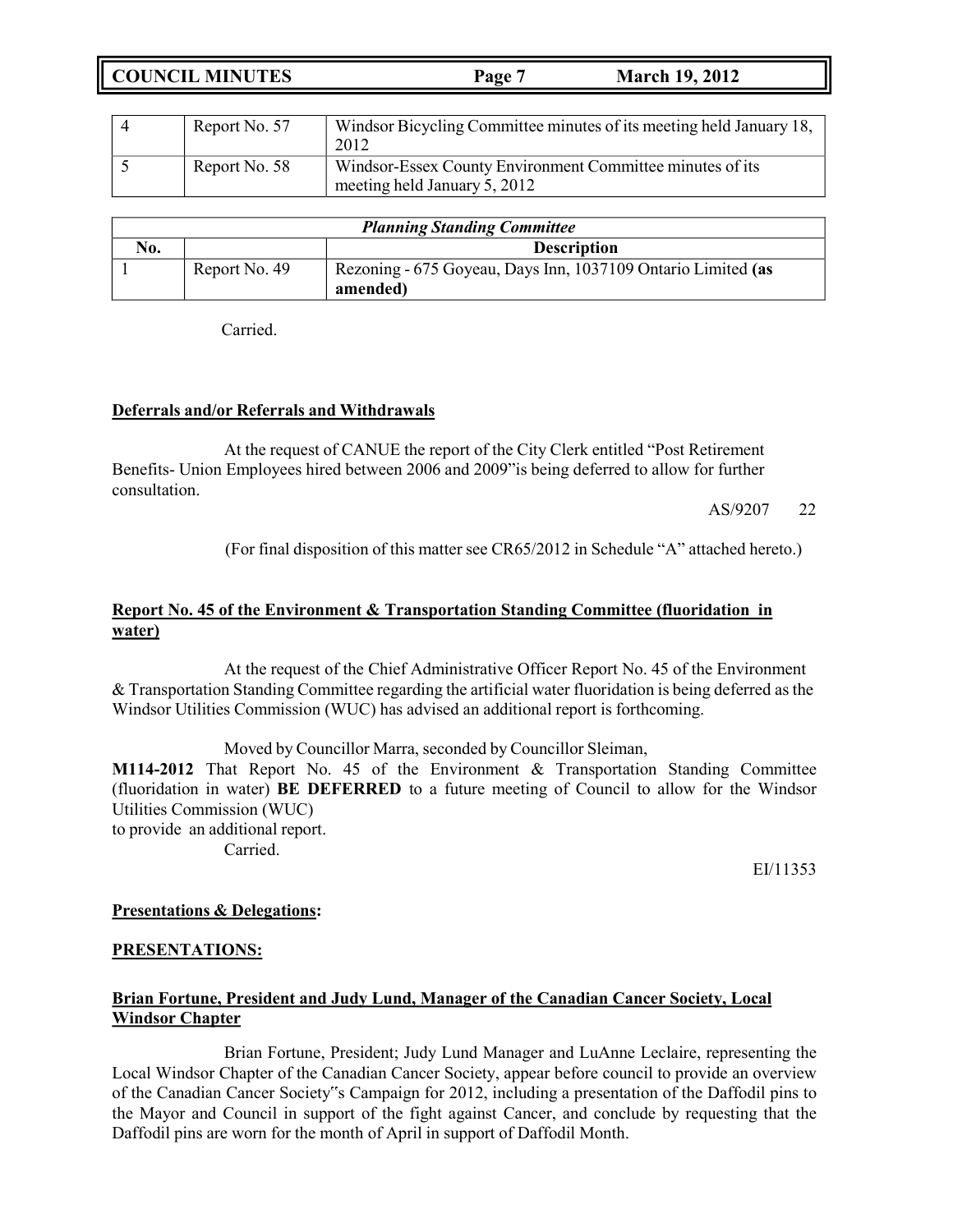## **COUNCIL MINUTES Page 8 March 19, 2012**

#### **Windsor"s Poet Laureate, Marty Gervais**

Windsor"s Poet Laureate, Marty Gervais appears before Council and gives a short reading as part of the Mayor"s Poetry City Challenge in recognition of UNESCO"s World Poetry Day (May 21) and April being National Poetry Month.

#### **DELEGATIONS**

#### **Derwent Park - Place du Partage, Lease of Land**

#### **Jarret Bezaire, RDEE Ontario, member of the Cooperative**

Jarret Bezaire, RDEE Ontario member of the Cooperative appears before Council to speak in support of the Administrative recommendations to approve the lease in order to facilitate the installation of a garden operation, and concludes by stating that the community gardens will focus on the production of exotic vegetables and directed at local immigrant families.

SR/11290 4

(For final disposition of this matter, see Clause **CR49/2012** in Schedule "A" attached

#### **Chimczuk Estate – Use of Chimczuk Name**

#### **David Wonham, Executive Director, Chimczuk Museum Inc.**

David Wonham, Executive Director, Chimczuk Museum Inc., appears before Council to provide a brief history of the Chimczuk Museum, stating that the late Joseph Chimczuk, in his Last Will and Testament bequeathed all of his property to the City of Windsor in trust with possible trust objects being for a building to be known as the Chimczuk Museum, and concludes by stating that the organization has incorporated the name known as "Chimczuk Museum Inc.".

AL/1896 18

(For final disposition of this matter, see Clause **CR61/2012** in Schedule "A" attached

hereto.)

hereto.)

### **Chimczuk Estate – Application to Court**

### **David Wonham, Executive Director, Chimczuk Museum Inc.**

David Wonham, Executive Director, Chimczuk Museum Inc., appears before Council suggesting that the name was registered as Chimczuk Museum Inc." by the Directors of the Corporation and would withhold its authorization of the use of the name if the City does not use Mr. Chimczuk"s bequest except in accordance with its approval.

Verbal Motion is presented by Councillor Gignac, seconded by Councillor Sleiman, To move In-Camera pursuant to s.239 (2)(f) of *The Municipal Act, 2001* for the purpose of discussing matters that is subject to Solicitor-Client privilege and communications necessary for that purpose.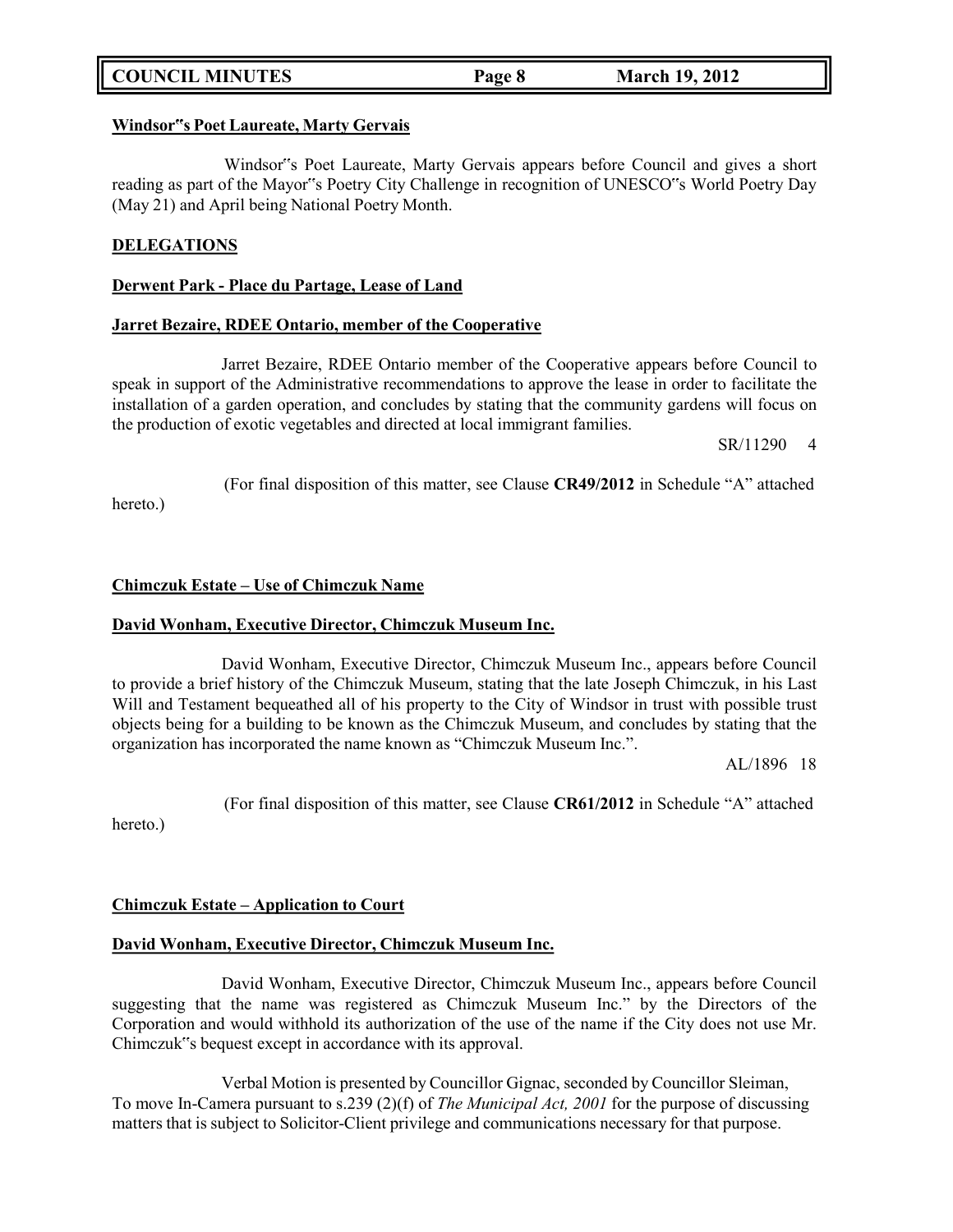# **COUNCIL MINUTES Page 9 March 19, 2012**

The motion is **put** and is **lost**.

Aye Votes: Councillors Gignac, Dilkens and Sleiman.

Nay Votes: Councillors Halberstadt, Hatfield, Jones, Maghnieh, Marra, Payne and

**AL/1896** 19

Valentinis.

(For final disposition of this matter, see Clause **CR62/2012** in Schedule "A" attached

hereto.)

# **Report No. 26 of the Environment & Transportation Standing Committee (Roseland Area Traffic Calming Project)**

# **Richard Hucal, resident of Ward 1**

Richard Hucal, resident of Ward 1, appears before Council to request that Council approve the Traffic Calming initiatives as recommended by lowering the speed limit from 50km to 40km, and concludes by requesting that Administration amend the traffic calming policy to allow for speed cushions.

Moved by Councillor Dilkens, seconded by Councillor Sleiman,

**M166-2012** That the speed limit on the street south of Cabana and North of Cousineau between and including Casgrain and Kennedy Drive **BE LOWERED** to 40 km and that Windsor Police Service be requested to undertake enforcement following the speed limit reduction; and further

That Administration **AMEND** the traffic calming policy to allow for speed cushions **PROVIDED** the pilot project of the City of London proves to be successful.

Carried.

Mayor Francis leaves the meeting at 8:10 o"clock p.m. and Councillor Sleiman assumes the Chair.

## **Request to close part of the e/w alley south of Riverside Drive East between Glengarry Avenue and Aylmer Avenue (additional information (M305-2011) regarding discussion with Tom Harris)**

### **Dr. Louis Vaupotic, Helen Vaupotic, Smaragda Vaupotic, and Diane Baron, property owners**

Dr. Louis Vaupotic, Helen Vaupotic, Smaragda Vaupotic, and Diane Baron, property owners, appear before Council to request that Council reject the Administrative recommendation to close part of the east/west alley south of Riverside Drive East, stating that only one citizen is benefiting from the closing of the alley.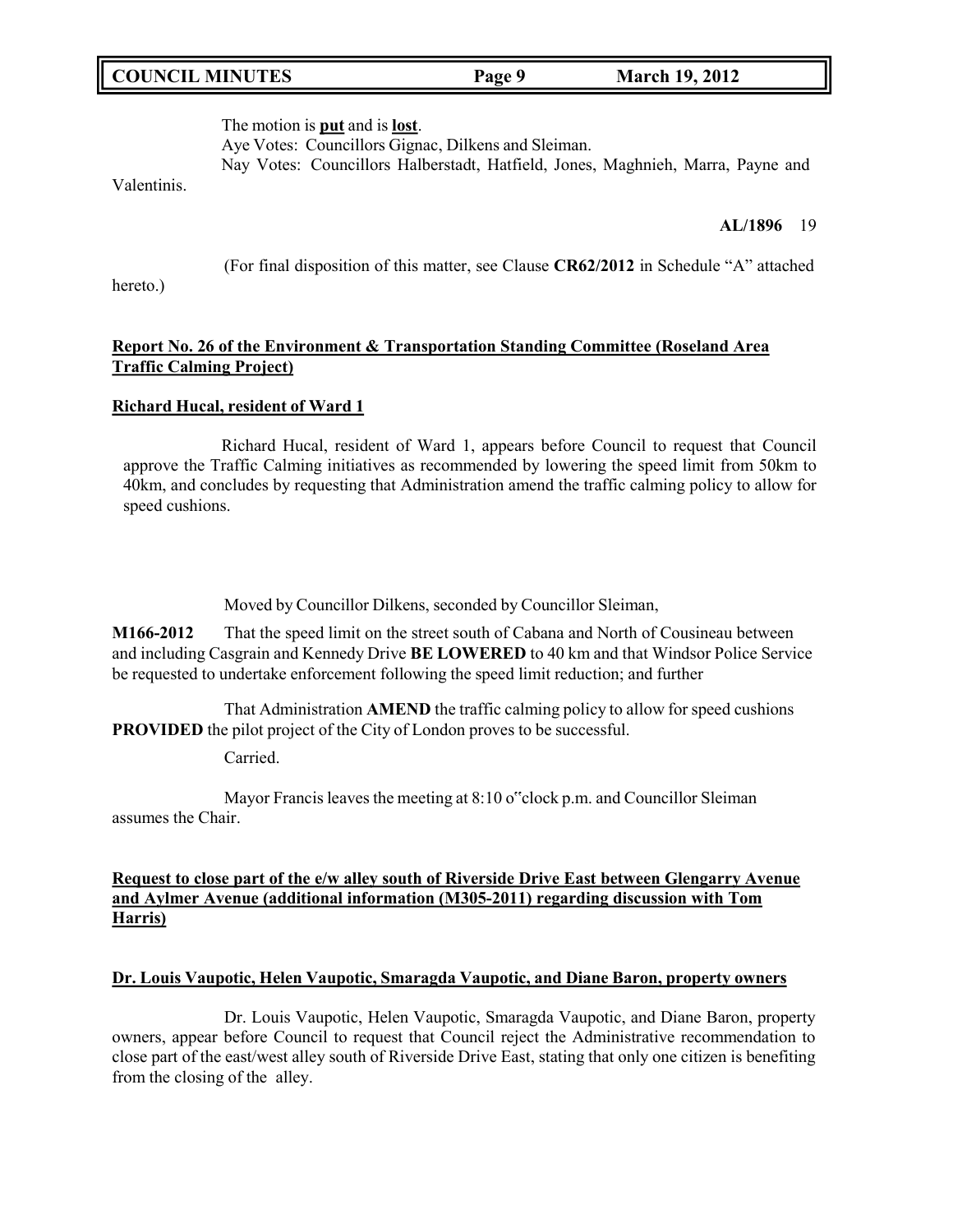#### **Linda Morin, property owner**

Linda Morin, property owner, appears before Council to request that Council reject the Administrative recommendation to close part of the east/west alley south of Riverside Drive East, stating that the closing of the alley would require that garbage be collected on Riverside Drive, and concludes by stating this could cause many garbage issues.

#### **Wilson Wong, property owner**

Wilson Wong, property owner appears before Council to request that Council reject the Administrative recommendation to close part of the east/west alley south of Riverside Drive East, stating that the closure of the alley will increase vehicular traffic to the east side of the alley.

#### **Thi Kim Lan Pham, property owner**

Thi Kim Lan Pham, property owner, appears before Council to request that Council reject the Administrative recommendation to close part of the east/west alley south of Riverside Drive East, stating that the closing of the alley would require that garbage be collected on Riverside Drive, and concludes by stating this could cause many garbage issues.

Mayor Francis returns to the meeting at 8:22 o"clock p.m. and Councillor Sleiman returns to his seat at the Council table.

### **Tom Harris, applicant**

Tom Harris, Applicant, appears before Council and is available for questions regarding the request to close part of the east/west alley south of Riverside Drive East between Glengarry Avenue and Aylmer Avenue.

#### SAA2012 1

(For final disposition of this matter, see Clause **CR44/2012** in Schedule "A" attached

hereto.)

# **Regular Business Items (for final disposition of these matters see Schedule "A" attached)**

Item 20 Requests for Interim Control By-law Exemption – 477 Detroit Street, St. Francis Catholic School

# **Consideration of Committee Reports**

Moved by Councillor Gignac, seconded by Councillor Halberstadt, **M156-2012** That **Report No. 13 of the Family Aquatic Steering Committee** of its meeting held January 30, 2012 regarding Purchasing Matters – Family Aquatic Complex (the "Facility") **BE ADOPTED** as presented. Carried.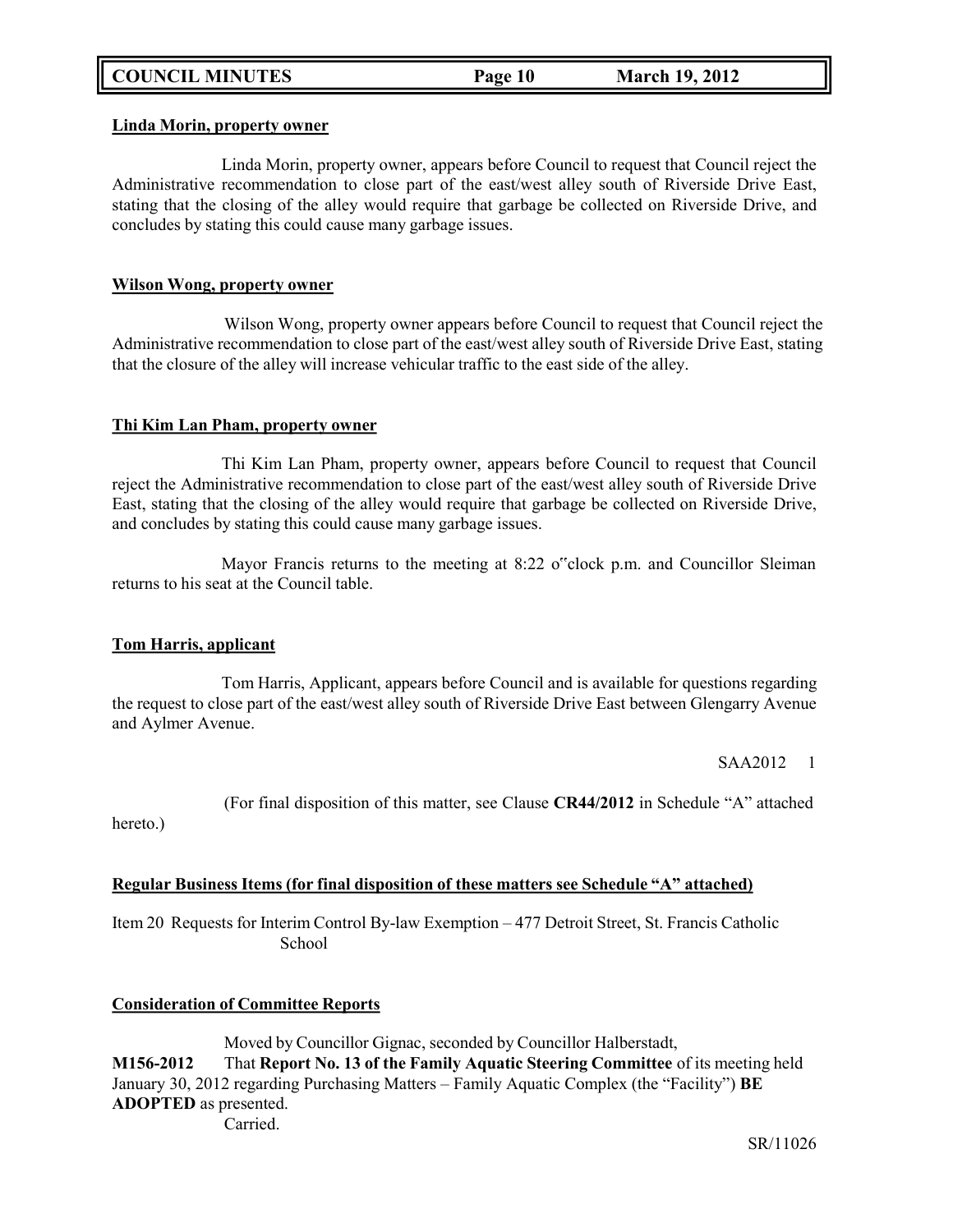| <b>COUNCIL MINUTES</b> | Page 11 | <b>March 19, 2012</b> |  |
|------------------------|---------|-----------------------|--|
|------------------------|---------|-----------------------|--|

Moved by Councillor Gignac, seconded by Councillor Halberstadt,

**M157-2012** That **Report No. 14 of the Family Aquatic Steering Committee** of its meeting held January 30, 2012 regarding Family Aquatic Complex (the "Facility") – Façade Development **BE ADOPTED** as presented.

Carried.

SR/11026

Moved by Councillor Gignac, seconded by Councillor Halberstadt,

**M158-2012** That **Report No. 15 of the Family Aquatic Steering Committee** of its meeting held January 30, 2012 regarding Construction Communications Plan for Family Aquatic Complex **BE ADOPTED** as presented.

Carried.

SR/11026

Moved by Councillor Gignac, seconded by Councillor Halberstadt,

**M159-2012** That **Report No. 16 of the Family Aquatic Steering Committee** of its meeting held January 30, 2012 regarding Family Aquatic Facility – Project Charter **BE ADOPTED** as presented. Carried.

SR/11026

## **By-laws**

Moved by Councillor Payne, seconded by Councillor Sleiman,

That the following By-laws No. 32-2012 through 36-2012 (inclusive) be introduced and read a first and second time:

- 32-2012 "A BY-LAW TO PROVIDE THAT PART-LOT CONTROL SHALL NOT APPLY TO CERTAIN LAND THAT IS WITHIN REGISTERED PLAN 531 AND REGISTERED PLAN 679, IN THE CITY OF WINDSOR"
- 33-2012 "A BY-LAW TO ASSUME PART OF KATELLA AVENUE FROM FIRGROVE DRIVE TO MCHUGH STREET (LOCALLY KNOWN AS MCHUGH AVENUE) BEING STREETS SHOWN ON PLAN 12M-491 KNOWN AS KATELLA AVENUE AND THE MUNICIPAL SERVICES LOCATED THEREIN, IN THE CITY OF WINDSOR"
- 34-2012 "A BY-LAW TO AMEND BY-LAW 395-2004, BEING A BY-LAW RESPECTING THE LICENSING AND REGULATING OF VARIOUS BUSINESSES", authorized by M361-2011, approved December 5, 2011
- 35-2012 "A BY-LAW TO FURTHER AMEND BY-LAW NUMBER 52-1999, BEING A BY-LAW TO APPOINT MUNICIPAL ENFORCEMENT OFFICERS FOR THE CORPORATION OF THE CITY OF WINDSOR"
- 36-2012 "A BY-LAW TO CONFIRM THE PROCEEDINGS OF THE COUNCIL OF THE CORPORATION OF THE CITY OF WINDSOR AT ITS MEETING HELD ON THE NINETEENTH DAY OF MARCH, 2012"

Carried.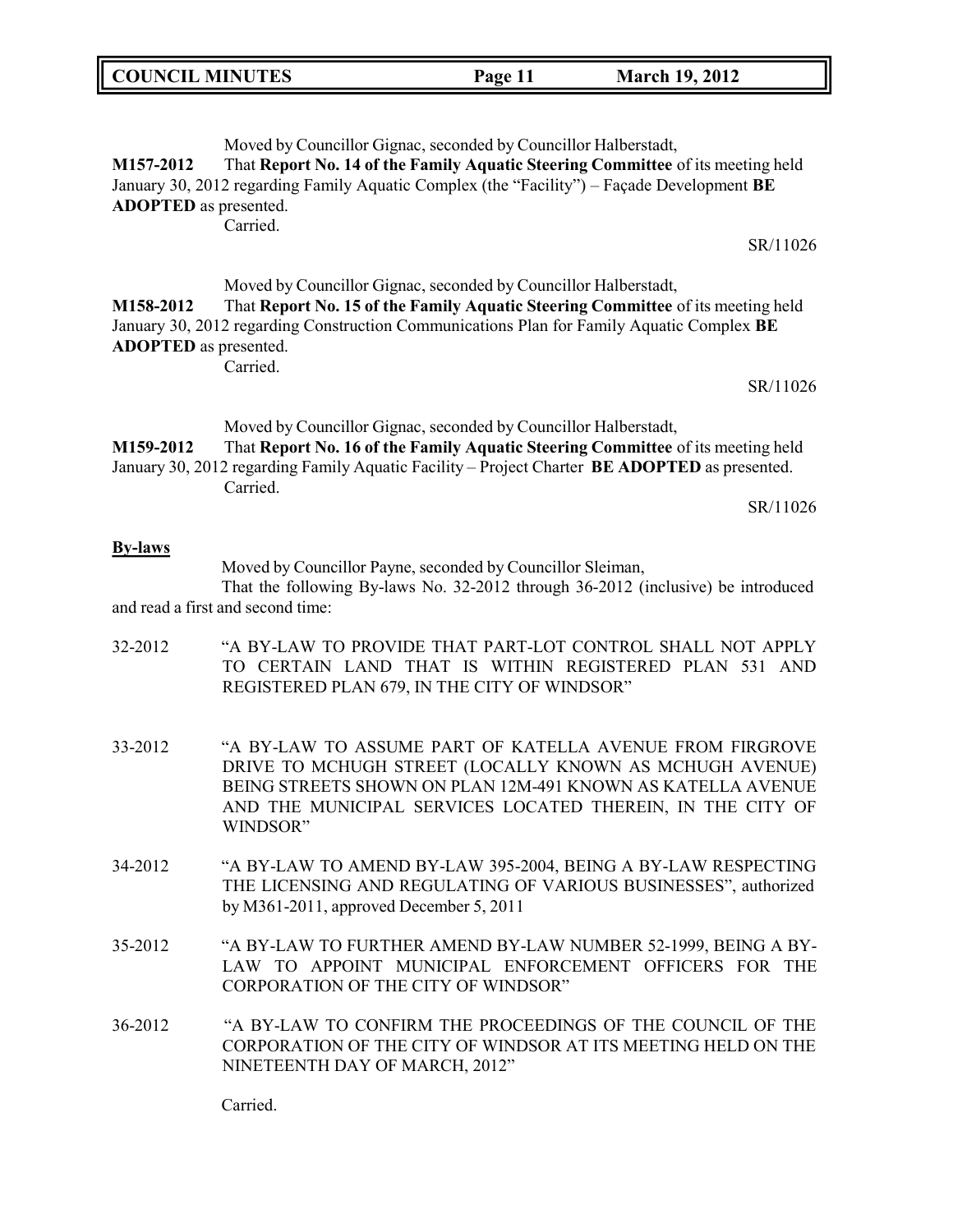| <b>COUNCIL MINUTES</b> | Page 12 | <b>March 19, 2012</b> |  |
|------------------------|---------|-----------------------|--|
|------------------------|---------|-----------------------|--|

Moved by Councillor Sleiman seconded by Councillor Jones,

That the Committee of the Whole does now rise and report to Council respecting the business items considered by the Committee:

- **1) Communication Items (as amended)**
- **2) Consent Agenda (as amended)**
- **3) Items Deferred**
- **Items Referred**
- **4) Consideration of the Balance of Business Items (see Schedule "A")**
- **5) Committee Reports (as amended)**
- **6) By-laws given first and second readings (as presented)**

Carried.

#### **Notices of Motion**

None presented.

#### **Third Reading of By-laws**

Moved by Councillor Gignac, seconded by Councillor Halberstadt,

That the following By-laws No. 32-2012 through 36-2012 (inclusive), having been read a first and second time be now read a third time and finally passed and that the Mayor and Clerk **BE AUTHORIZED** to sign and seal the same notwithstanding any contrary provision of the Council. Carried.

#### **Petitions**

None presented.

### **Council Questions**

None requested.

#### **Adjournment**

Moved by Councillor Payne, seconded by Councillor Sleiman, That this Council meeting stand adjourned until the next regular meeting of Council or at the call of the Mayor.

Carried.

Accordingly, the meeting is adjourned at 8:45 o'clock p.m.

# **MAYOR**

# **CITY CLERK**

## **THIS IS A DRAFT COPY**

### **SUPERVISOR OF COUNCIL SERVICES/DEPUTY CITY CLERK**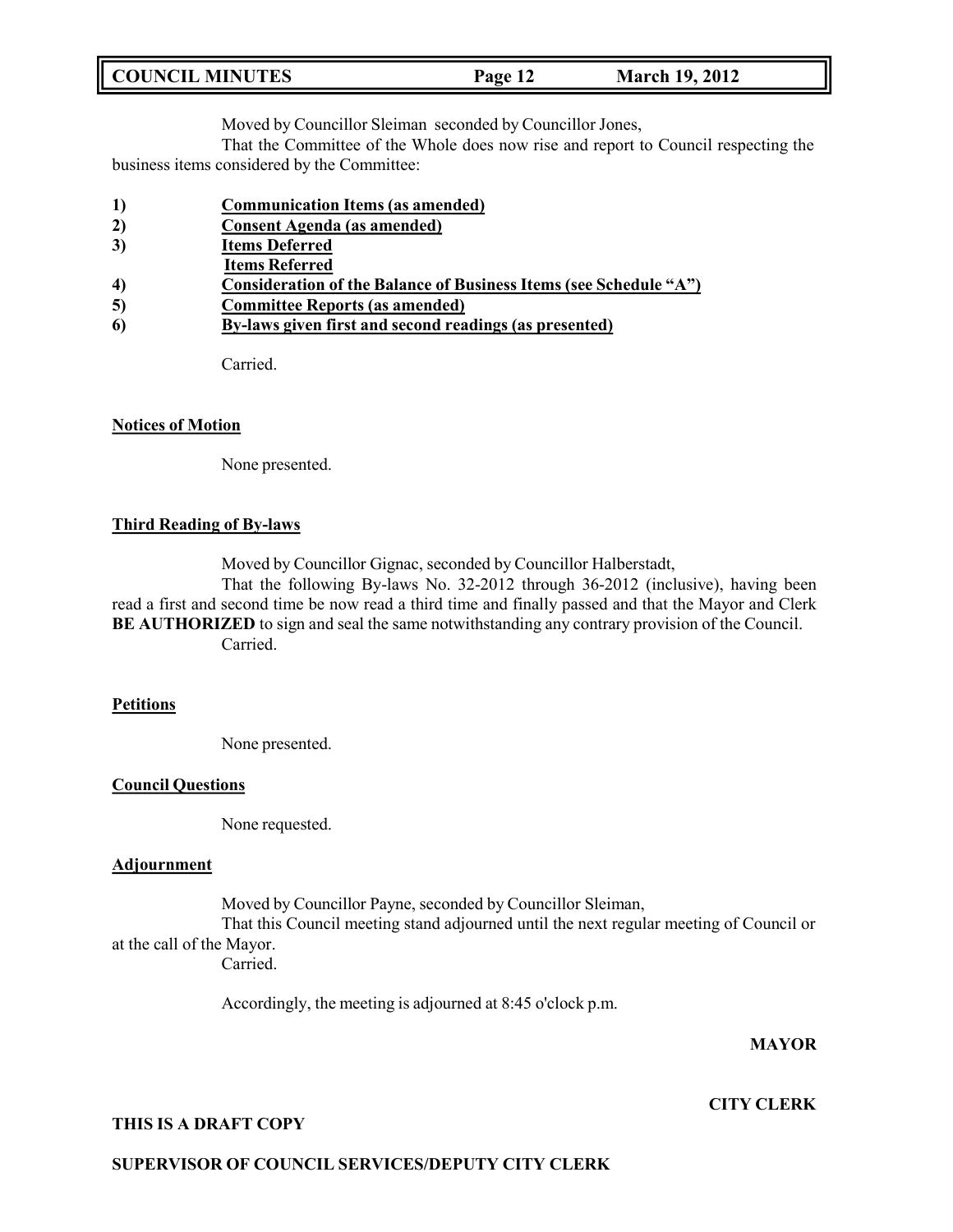# **COUNCIL MINUTES Page 13 March 19, 2012**

Hatfield Marra

### CR44/2012

That part of the 4.88 metre (16.0 feet) wide east/west alley south of Riverside Drive East between Glengarry Avenue and Aylmer Avenue as shown on Drawing Number CC-1613 **BE RETAINED** by the City of Windsor and, that Tom Harris, applicant **BE DIRECTED** to enter into an encroachment agreement to allow direct access to the alley for parking spaces Nos. 11-21, and further, that given the special nature of this issue, that the City of Windsor offset the cost of the Committee of Adjustment application as not to financially burden the applicant; and further

That the Site Plan Approval application of 860961 Ontario Inc/ Thomas Harris **BE AMENDED** to remove the proposed 6" high wood fence at the east end of the subject alley and the site plan approval include a clause noting the closed alley will be maintained for east-west traffic access for as long as this development as shown on Map No. SPC/024/11 is in effect.

Carried.

## **Report Number 15763 SAA2012 1**

Gignac Halberstadt

# CR45/2012

**I** That the application of Dior Homes (1318805 Ontario Limited - Rio Aiello) for part-lot control exemption for the lands known municipally as 4565 Ontario Street and legally described as Lots 34 to 47 (inclusive), Part of Lot 33 and Part of Closed Alley, Plan 531, designated as Part 4 (P.I.N. 01097-1294), Parts 5 and 6 (P.I.N. 01097-0464) on Plan 12R-22935, and Lots 63 to 73 (inclusive), Part of Lot 62 and Lot 74, Plan 679, designated as Parts 1 and 9 on Plan 12R-22935 (P.I.N. 01097- 1291), as identified on Map No. PLC-008/11-1, **BE APPROVED** for a period of 3 years.

**II** That By-law No. 32-2012 **BE ENACTED**.

Carried.

Report Number **15748 ZPLC2012 C3**

Gignac Halberstadt

# CR46/2012

THAT the City Planner **BE DIRECTED** to initiate a public request for proposal (RFP) process to facilitate the disposition of the former Wickes Manufacturing Plant (9082, 9100, and 9152 Tecumseh Road East), which shall include provisions relating to the timely demolition of the existing industrial building, remediation of environmental contaminants, and redevelopment of the property.

Carried.

Report Number **15800 APM/10340 C8**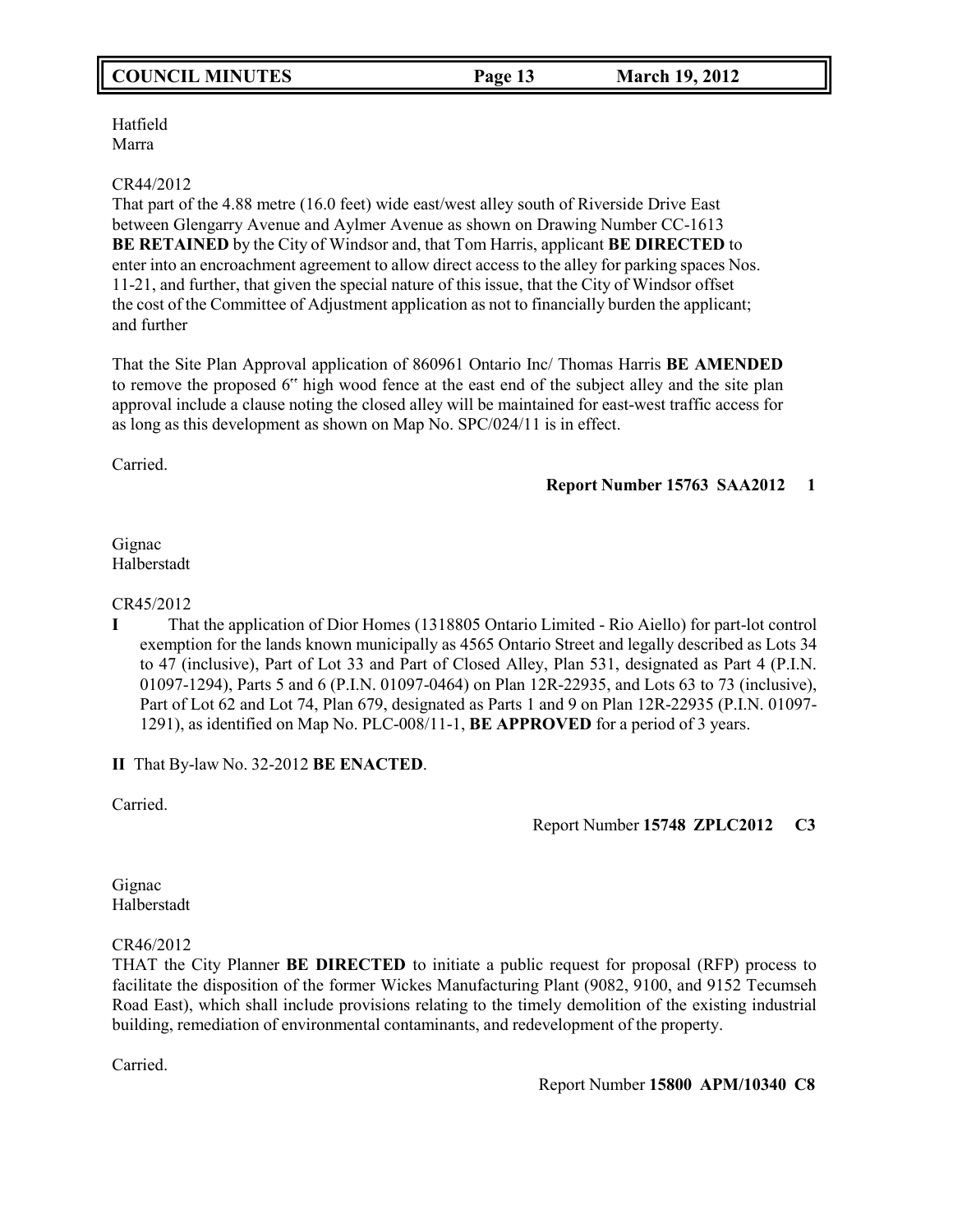# **COUNCIL MINUTES Page 14 March 19, 2012**

Gignac Halberstadt

#### CR47/2012

That **APPROVAL BE GIVEN** to complete the Phase 3 Environmental Study at the former Wickes Manufacturing facility which includes risk assessment, designated substance survey (DSS) and site specific remedial action plan, at a total cost of \$308,000 (plus HST); and

That the project **BE FUNDED** in the amount of \$154,000 (plus HST) from project ID #7081019 and \$154,000 from the approved grant of the Federation of Canadian Municipalities - Green Municipal Fund; and

That the Chief Administrative Officer and City Clerk **BE AUTHORIZED** to sign agreements with the Federation of Canadian Municipalities (FCM) for the approved Green Municipal Funding satisfactory in form to the City Solicitor, in financial content to the City Treasurer, and in technical content to the City Engineer; and

That the Chief Administrative Officer and City Clerk **BE AUTHORIZED** to sign a contract with Golder Associates Ltd. to complete the Phase 3 Environmental Study at the former Wickes Manufacturing facility, for a total fee of \$280,000 (plus HST) in accordance with their proposal (dated February 17, 2012) satisfactory in form to the City Solicitor, in financial content to the City Treasurer, and in technical content to the City Engineer.

Carried.

Report Number 15768 APM/10340 C9

Gignac Halberstadt

### CR48/2012

- 1. That the report from the Property Coordinator and Property Supervisor concerning the improved property municipally known as 1496 Drouillard Road **BE RECEIVED** for information.
- 2. That Administration **BE DIRECTED** to inform the owner of the improved property municipally known as 1496 Drouillard Road that the City does not wish to pursue its acquisition at this time.

Carried.

Report Number **15785 APM2012 C2**

Payne Hatfield

### CR49/2012

That Council **APPROVE** the request of Place Du Partage, 7515 Forest Glade Drive, Windsor, Masiya Jerry Bulaki, Executive Director , for the lease of 0.65 hectares (1.6 acres) of Derwent Park as described on the attached plan (Appendix A) in order to facilitate the installation of a garden operation on the following conditions: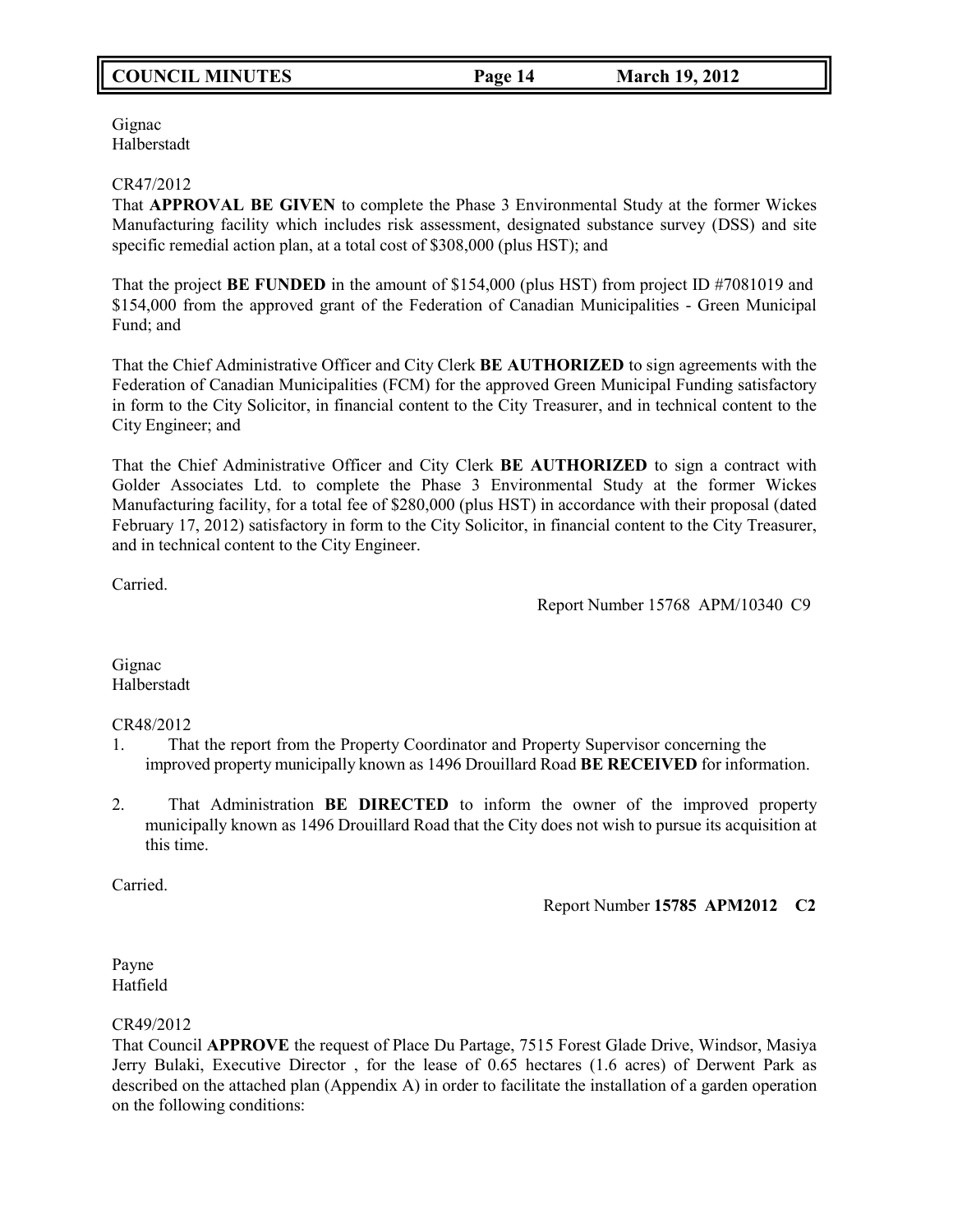## **COUNCIL MINUTES Page 15 March 19, 2012**

- 1) Use of .65 hectares of land, as depicted in the sketch attached as appendix A, for use as a garden operation in accordance with their proposal attached as appendix B;
- 2) The term of the lease is one (1)year;
- $3)$  A non-exclusive license as depicted on appendix  $A^{\prime\prime}$  in order to access the property, such license to be limited to pedestrian access, hoses, and a specified time period of a tractor;
- 4) Place du Partage is obligated to construct and maintain their improvements on the leased land at their expense, such improvements to be limited to permitting one temporary accessory building less than 10 square metres in size and requiring the installation of a 1.2 metre high temporary fence around the perimeter of the leased lands;
- 5) A security deposit in the amount of \$750.00 to insure that the property is returned to its original condition at the end of the lease term;
- 6) Property taxes for the leased lands will be the responsibility of Place du Partage;
- 7) The rental rate for the leased lands is \$160.00 per annum, payable in advance;
- 8) A guarantor is required;
- 9) The leased lands are to be kept free of pests and animals:
- 10) The use of pesticides or herbicides is prohibited;
- 11) The use of uncomposted manure and fertilizer is prohibited;
- 12) Liability insurance in the amount of \$2,000,000 with the City named as an additional insured, in accordance with the Purchasing By-Law, and satisfactory in form and content to the Manager of Purchasing and Risk Management;
- 13) The City is not responsible in the case of vandalism or theft;
- 14) The lease can be terminated upon six months notice;
- 15) Tenant must develop plans and specifications of the facility for review and approval to the satisfaction of the Executive Director of Parks and Facility Operations;
- 16) The storage of motor vehicles, tractors, fuel and chemicals is prohibited;
- 17) The use of motorized equipment i.e. tractors is limited to the first 30 days of the growing season starting May 1st.
- 18) Place Du Partage will maintain the leased lands not under cultivation by controlling weeds and grass on a regular basis;
- 19) The balance of the terms and conditions of this lease, except as noted herein, are the standard requirement in other municipal leases,

AND that the Chief Administrative Officer and Clerk **BE AUTHORIZED** to execute a lease, satisfactory in form to the City Solicitor, in content to the Executive Director of Parks and Facility Operations, and in financial content to the City Treasurer.

Carried.

Report Number **15269 SR/11290 4**

Appendices Plan Proposal

Gignac Halberstadt

CR50/2012

I. That the report prepared by the Property Coordinator and Property Supervisor with respect to notification of all real property to be sold **BE RECEIVED** for information.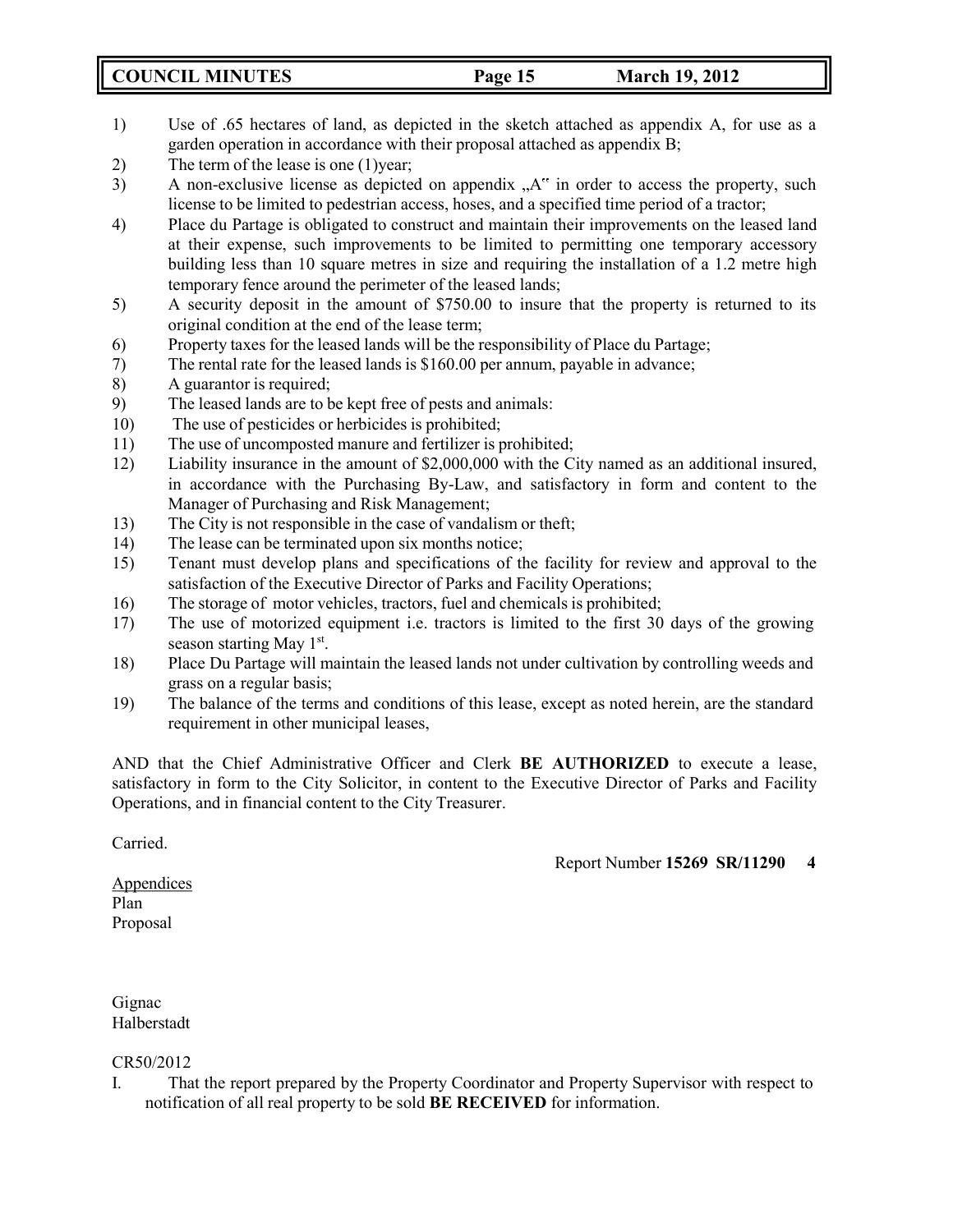| <b>COUNCIL MINUTES</b><br><b>March 19, 2012</b><br>Page 16 |  |
|------------------------------------------------------------|--|
|------------------------------------------------------------|--|

II. That the Property Coordinator and Property Supervisor **BE AUTHORIZED** to offer the Cityowned vacant approximate 32" X 150.6" parcel of land situated on the west side of Crawford Avenue between 1329 Crawford and 1355 Crawford, legally described as Part of Part Lot 50, Concession 1 to both abutting owners fronting on Crawford Avenue and report back to Council in the event that an offer or offers are received.

Carried.

Report Number **15767 APM2012 C5**

Gignac Halberstadt

#### CR51/2012

I. That **APPROVAL BE GIVEN** to the sale of the following City of Windsor surplus land:

### **1. PURCHASER:**

Barrie Christou and Bonnie Christou 384 John B Avenue Windsor ON N9C 3G2

### **2. PROPERTY:**

Vacant approximate 38" X 88" (less the land required by Public Works to be retained along the John B frontage for right-of-way purposes) situated on the north side of John B Avenue, legally described as Part of Lot 11, Registered Plan 759 (to be further designated on a new reference plan of survey)

**3. SALE PRICE:** \$3,000.00 plus HST as applicable.

### **4. CONDITIONS:**

- 1] The Purchasers submit a \$1,000.00 deposit with the offer payable to the City of Windsor.
- 2] This transaction shall be completed within 30 days of City Council acceptance.
- **5. ACCOUNT CREDITED:** 160-6940-0229611
- II. That the Chief Administrative Officer and Clerk **BE AUTHORIZED** to sign any required written documents satisfactory in form and content to the City Solicitor, in financial content to the Chief Financial Officer and City Treasurer and that the transaction **BE COMPLETED** electronically, for the property where it is available, pursuant to By-Law 366-2003 and that the Chief Administrative Officer and the City Clerk **BE AUTHORIZED** to execute all documents necessary to complete the transaction, as required, and that the City Solicitor or designate **BE AUTHORIZED** to execute documents standard to a real estate transaction.

Carried.

Report Number **15766 APM2012 C6**

Gignac Halberstadt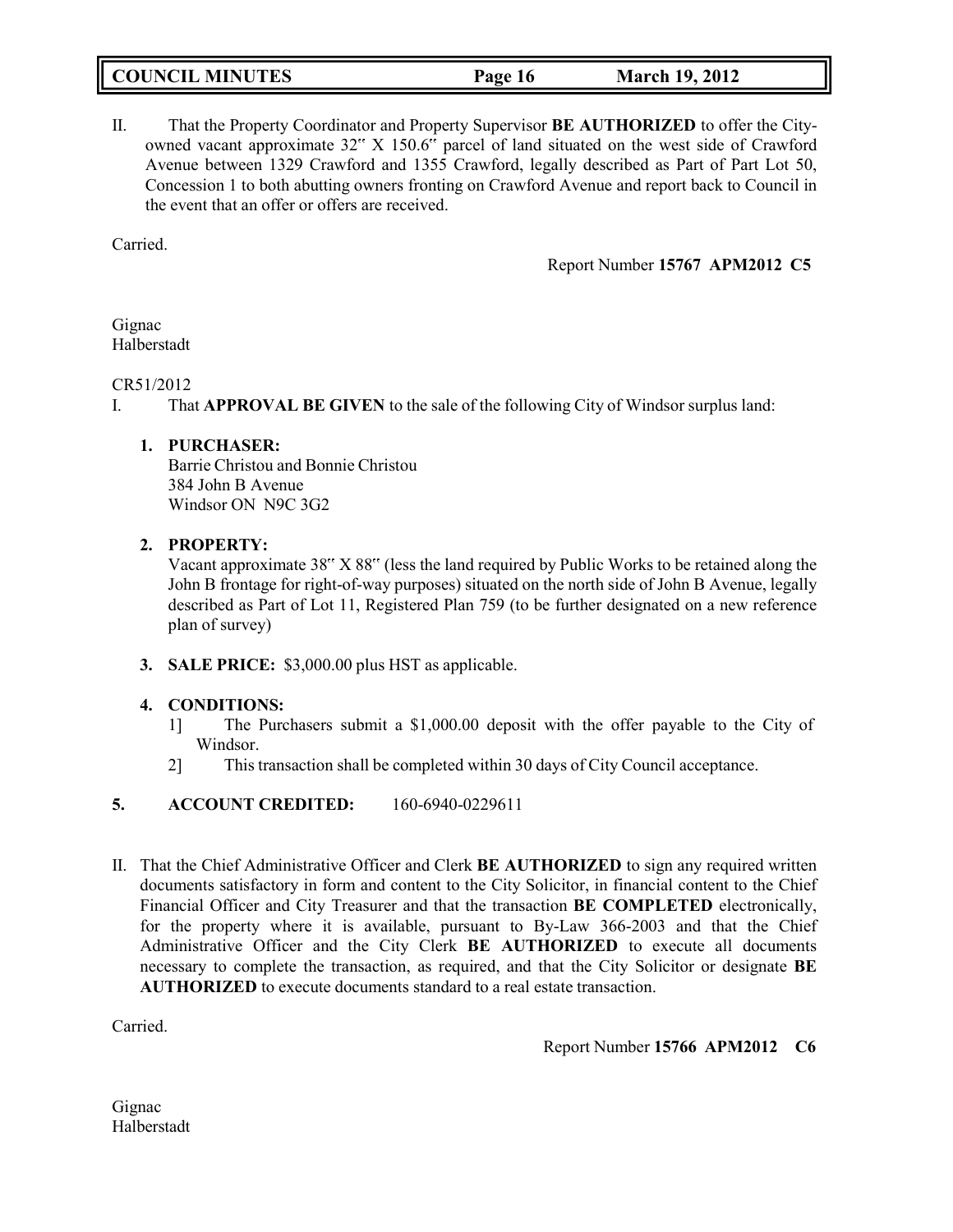#### CR52/2012

THAT the transfer of \$100,000 from the \$6.59 million in the 2011 Capital Budget to Minor Alley Maintenance Programme **BE APPROVED**.

Carried.

Report Number **15750 SW2012 C7**

Gignac Halberstadt

#### CR53/2012

That the recommendation in the Confidential Memo with the subject "City Purchase From Amin-Land Required For The Provincial Road/Cabana Road East Intersection Improvement Project" dated February 20, 2012 **BE APPROVED.**

Carried.

Report Number **15799 SW/10746 C10**

Gignac Halberstadt

#### CR54/2012

That Council **APPROVE** the issuance of a Purchase Order to Bell Canada with an estimated value of \$182,099.50 for the Bell relocation work associated with the improvements of Provincial Road and Cabana Road East intersection, and charged to the following chart field:

### **007-5430-1790-02942-7086003**,

Carried.

Report Number **15751 SW/10746 C11**

Gignac Halberstadt

CR55/2012

That the recommendation in the Confidential Memo with the subject "Claim Settlement, 4300 Howard Avenue, Howard/ North Talbot Intersection Improvement Project, Pioneer Market Ltd." **BE APPROVED**.

Carried.

Report Number **15791 APM/10398 C12**

Gignac Halberstadt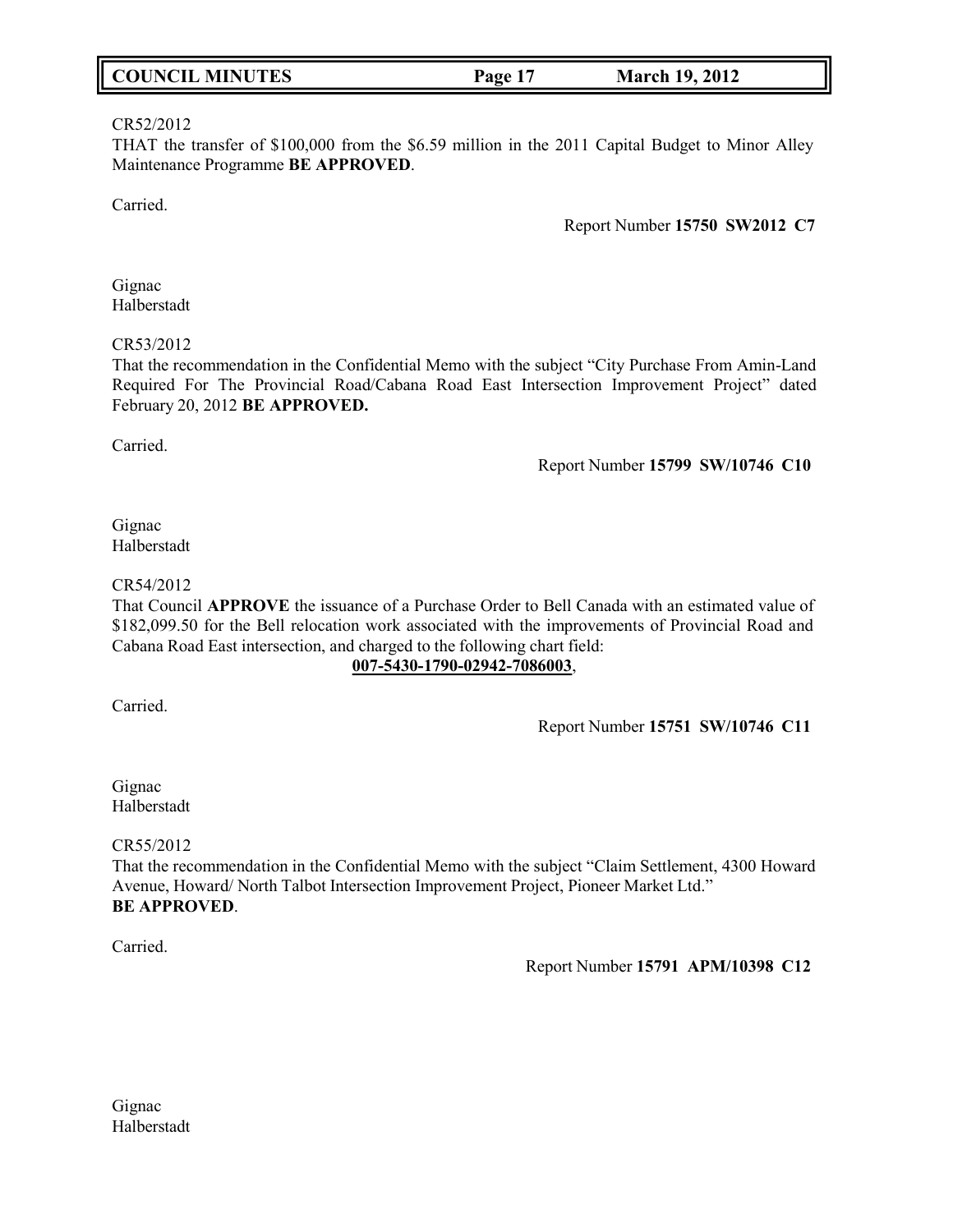CR56/2012

**I.** That the following low tender **BE ACCEPTED:**

| <b>TENDERER:</b>                           | Coco Paving (1990) Inc.<br>6725 South Service Road RR 1<br><b>Windsor, Ontario N8N 2M1</b> |                             |
|--------------------------------------------|--------------------------------------------------------------------------------------------|-----------------------------|
| <b>TENDER NO.:</b>                         | 11-12                                                                                      |                             |
| <b>TOTAL TENDER AND</b>                    |                                                                                            |                             |
| PART "B <sup>et</sup> (PROVISIONAL) PRICE: |                                                                                            | \$8,163,850 (excluding HST) |

and that the Chief Administrative Officer and City Clerk **BE AUTHORIZED** to sign a contract with the low tenderer, satisfactory in technical content to the City Engineer, in financial content to the City Treasurer, and in form to the City Solicitor. The costs will be charged to chartfield 007-5410-1790-02942-7086003.

- **II.** That **APPROVAL BE GIVEN** to undertake an expenditure of \$10,997,839 (excluding HST), for the construction of Provincial Road –Cabana Road East Intersection Improvements and expanded asphalt paving on Provincial Road from Marentette Avenue to north of Clark Drive, to **BE FUNDED** from Project ID# 7086003 (Provincial-Division Corridor)
- **III.** That **APPROVAL BE GIVEN** to a pre-commitment to the 2012 Road Rehabilitation Program in the amount of \$575,000 to **BE TRANSFERRED** to Project ID#7086003 (Provincial/Division Corridor) for the construction and contract administration of Part  $\mathbb{R}^n$ Expanded Asphalt pavement on Provincial Road from Marentette Avenue to north of Clark Drive.
- **IV.** That **APPROVAL BE GIVEN** to transfer \$1,010,000 from the following project IDs (currently projected to be in a surplus) to Project ID#7086003 (Provincial/Division Corridor):

| Project ID# $7062008$ | Walker Rd Grade Separation              | \$350,000.00 |
|-----------------------|-----------------------------------------|--------------|
|                       | Project ID# 7062906 North Talbot/Howard | \$510,000.00 |
| Project ID# $7035014$ | Walker Rd Improvements                  | \$150,000.00 |

- **V.** That **APPROVAL BE GIVEN** to transfer \$1,161,172 from Project ID#7082024 (Esdras Wyandotte/Raymond/CNR) to Project ID#7086003 (Provincial/Division Corridor).
- **VI.** That Council **APPROVE** additional consulting fees in the amount of \$457,000 to Stantec Consulting, for a revised upset consulting fee of \$915,000, and that a revised contract **BE PREPARED** satisfactory in technical content to the City Engineer, in financial content to the City Treasurer, and in form to the City Solicitor.
- **VII.** That the Chief Administrative Officer and City Clerk **BE AUTHORIZED** to sign necessary agreements with Canadian National Railway for the widening of Cabana Road East at CN railway crossing, traffic conduit underground crossing CN railway tracks and the relocation of CN signal system, satisfactory in technical content to the City Engineer, in financial content to the City Treasurer and in form to the City Solicitor.

Carried.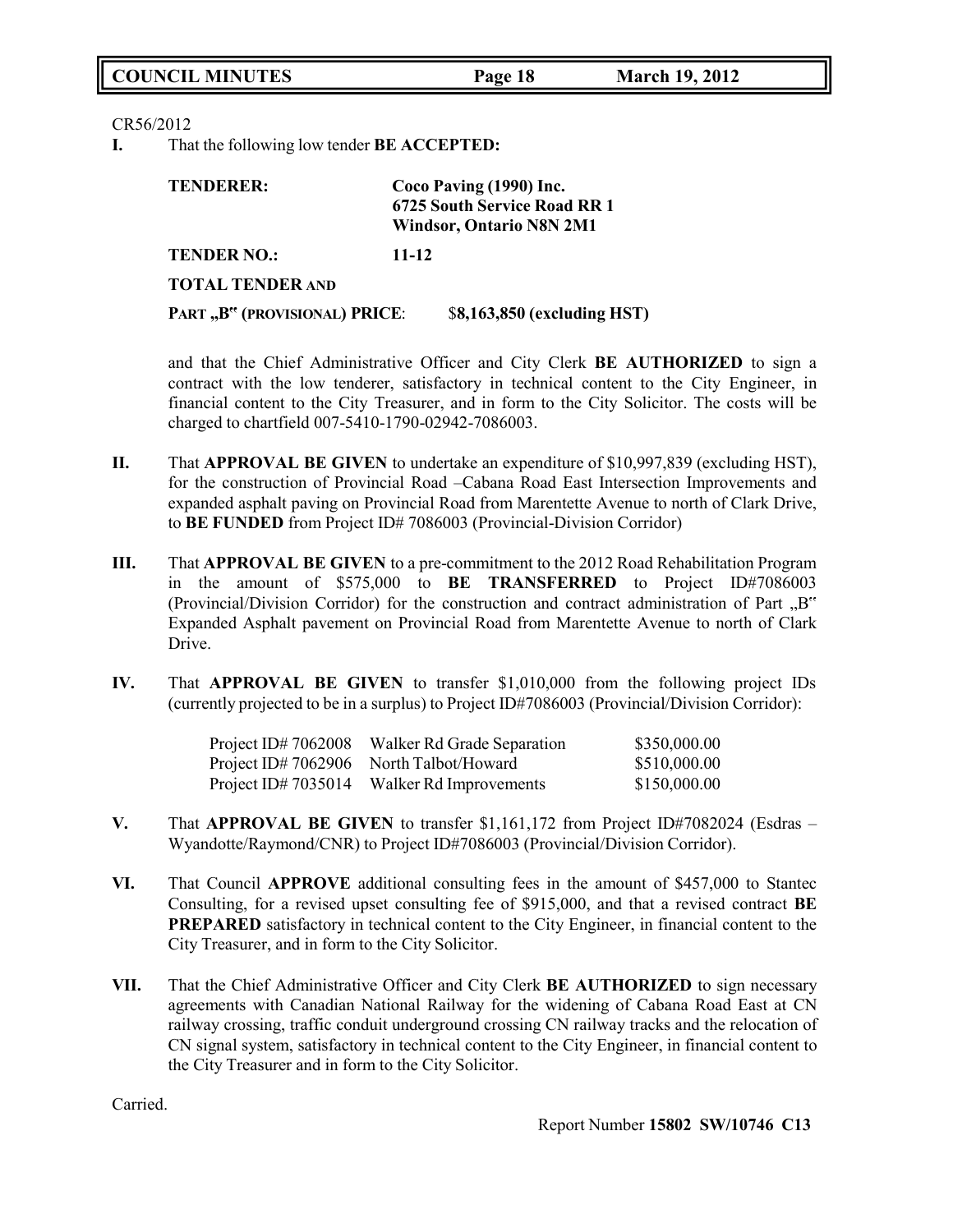Gignac Halberstadt

CR57/2012

**I.** That the following low tender **BE ACCEPTED:**

| <b>TENDERER:</b>           | <b>SLR Contracting Group Inc.</b> |
|----------------------------|-----------------------------------|
|                            | 6260 Westar Drive, Suite 100      |
|                            | Windsor, ON N9J 3W3               |
| <b>TENDER NO.:</b>         | $02 - 12$                         |
| <b>TOTAL TENDER PRICE:</b> | \$1,349,024.67                    |
| <b>ACCOUNT CHARGED:</b>    | 007-5410-1790-02942-<br>7086001   |

and that the Chief Administrative Officer and City Clerk **BE AUTHORIZED** to sign a contract with the tenderer, satisfactory in technical content to the City Engineer, in financial content to the City Treasurer and in form to the City Solicitor.

- **II.** That **APPROVAL BE GIVEN** to undertake an expenditure of \$1,588,000,00 for the construction of the Riverside Drive Vista Improvement Project, Phase 1, Stage 1 to **BE FUNDED** as follows:
	- (i) \$1,280,000.00 as approved in the 2008, 2009 and 2011 Capital Works Budgets, from Project No. 7086001 (Riverside Drive Vista Improvement Project); and
	- (ii)  $$308,000.00$  from Project No. 7102001 (Lloyd George Blvd. Rose St. to Grand Blvd.).

Carried.

Report Number **15765 SW/8513 C14**

Gignac Halberstadt

CR58/2012

That the City Solicitor **BE AUTHORIZED** to defend the application for judicial review of the arbitration decision of October 18, 2011.

Carried.

Report Number **15781 AL2012 C15**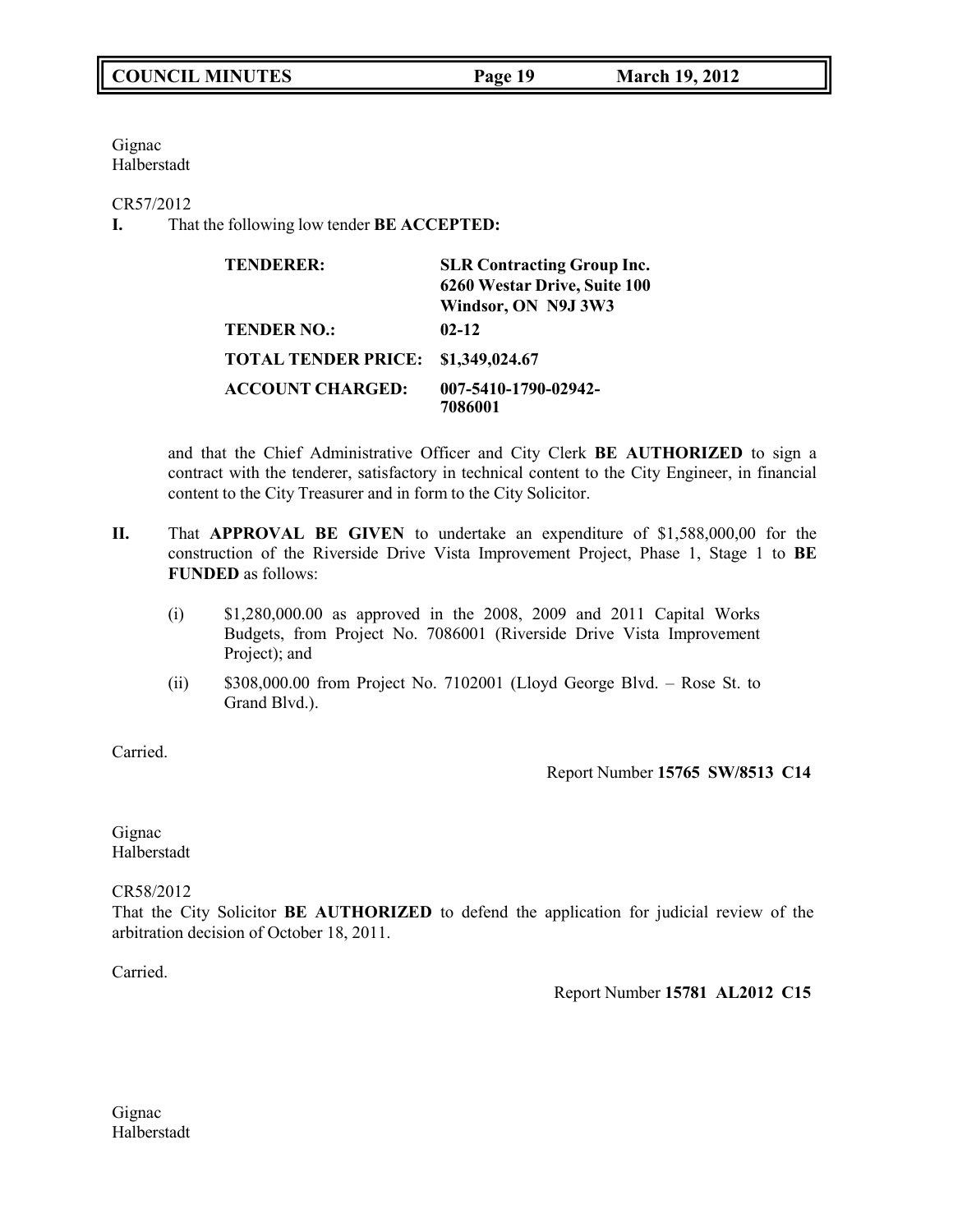# **COUNCIL MINUTES Page 20 March 19, 2012**

CR59/2012

THAT City Council **APPROVE IN PRINCIPLE** participation in an energy Demand Response Program at the Lou Romano Water Reclamation Plant, subject to a detailed future report to Council as noted below; AND

THAT City Council **DIRECT** Administration to issue a Request for Proposal to qualified firms to provide the following Demand Response related support services:

- a) Manage Demand Response services pursuant to the participation of the Lou Romano Water Reclamation Plant in the Ontario Power Authority, Demand Response Program to include but not limited to; dispatch notification, metering data management, account settlements, risk management, network operations, measurement and verification plans and certificates of authorization.
- b) Identify potential revenues including customer payment rates, utilization payments, energy savings and other related costs.
- c) Identify costs and provide costs and related services associated with upgrade of a back-up generator in order to be compliant with emission standards established by the Ministry of the Environment including AND obtaining a Certificate of Approval.

THAT any costs associated with the Request for Proposal ( expected to be negligible **BE CHARGED** to the ongoing corporate energy retrofit program in accordance with Council Resolutions 211/2008 and 391/2008 (as amended); AND

THAT City Council **DIRECT** Administration to report back the outcome of the Request for Proposal identifying the successful proponent, costs, payback analysis and funding sources, at which time Council can make a final decision to proceed with the proposed program.

Carried.

Report Number **15792 EI/10507 C16**

Gignac Halberstadt

CR60/2012

That the recommendation in the Confidential Memo with the subject "Injurious Affection Claim Settlement, 4350 Howard Avenue; J & K Kantarjian, Howard Avenue/ North Talbot Road Intersection Improvement Project" **BE APPROVED**.

Carried.

Report Number **15805 SW/8971 C17**

Dilkens Sleiman

CR61/2012

That the recommendation in the Confidential Memo with the subject "Chimczuk Estate – use of the "Chimczuk" name" **BE APPROVED**.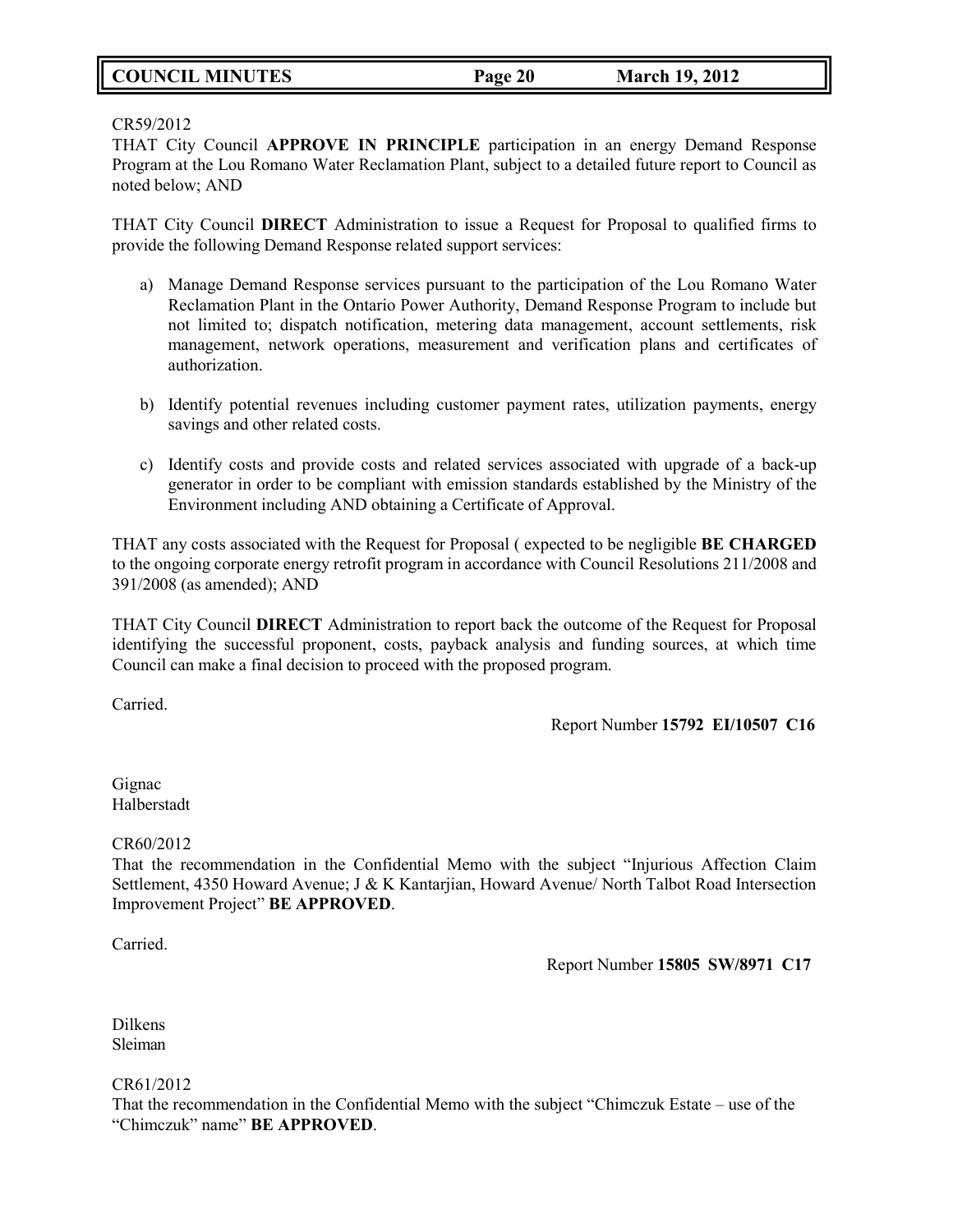# **COUNCIL MINUTES Page 21 March 19, 2012**

Carried.

Councillor Halberstadt voting nay.

Report Number **15808 AL/1896 18**

Jones Sleiman

CR62/2012 That Option #2 in the Confidential Memo with the subject "Chimczuk Bequest to City" **BE APPROVED**.

Carried. Councillor Halberstadt voting nay.

Report Number **15809 AL/1896 19**

Jones Marra

# CR63/2012

That an exemption from the Interim Control By-law 19-2007 as amended by By-law 35-2008,

**BE GRANTED** to the Windsor-Essex Catholic District School Board (Catherine Girgis, agent) for the property located at 477 Detroit Street to construct an addition to the existing parking area and to construct two portable classrooms, on condition that the Olde Sandwich Towne Community Improvement Plan, and the Olde Sandwich Towne Supplemental Development and Urban Design Guidelines **BE INCORPORATED** into this development, and that approval of the Site Plan for the parking lot be delegated to Administration.

Carried.

Councillor Maghnieh discloses an interest and abstains from voting on this matter.

Report Number **15723 Z/8581 20**

Gignac Halberstadt

CR64/2012

- **I.** That the proposal submitted by Oscar Construction Company Limited for the supply and installation of a grinder at the Clairview Pump Station **BE ACCEPTED** at the cost of \$149,000 plus applicable taxes; and,
- **II. THAT** the Chief Administrative Officer and City Clerk **BE AUTHORIZED** to sign a contract with Oscar Construction Company Limited satisfactory in legal content to the City Solicitor, in financial content to the City Treasurer, and in technical content to the City Engineer.

Carried.

Report Number **15790 SW/11293 C21**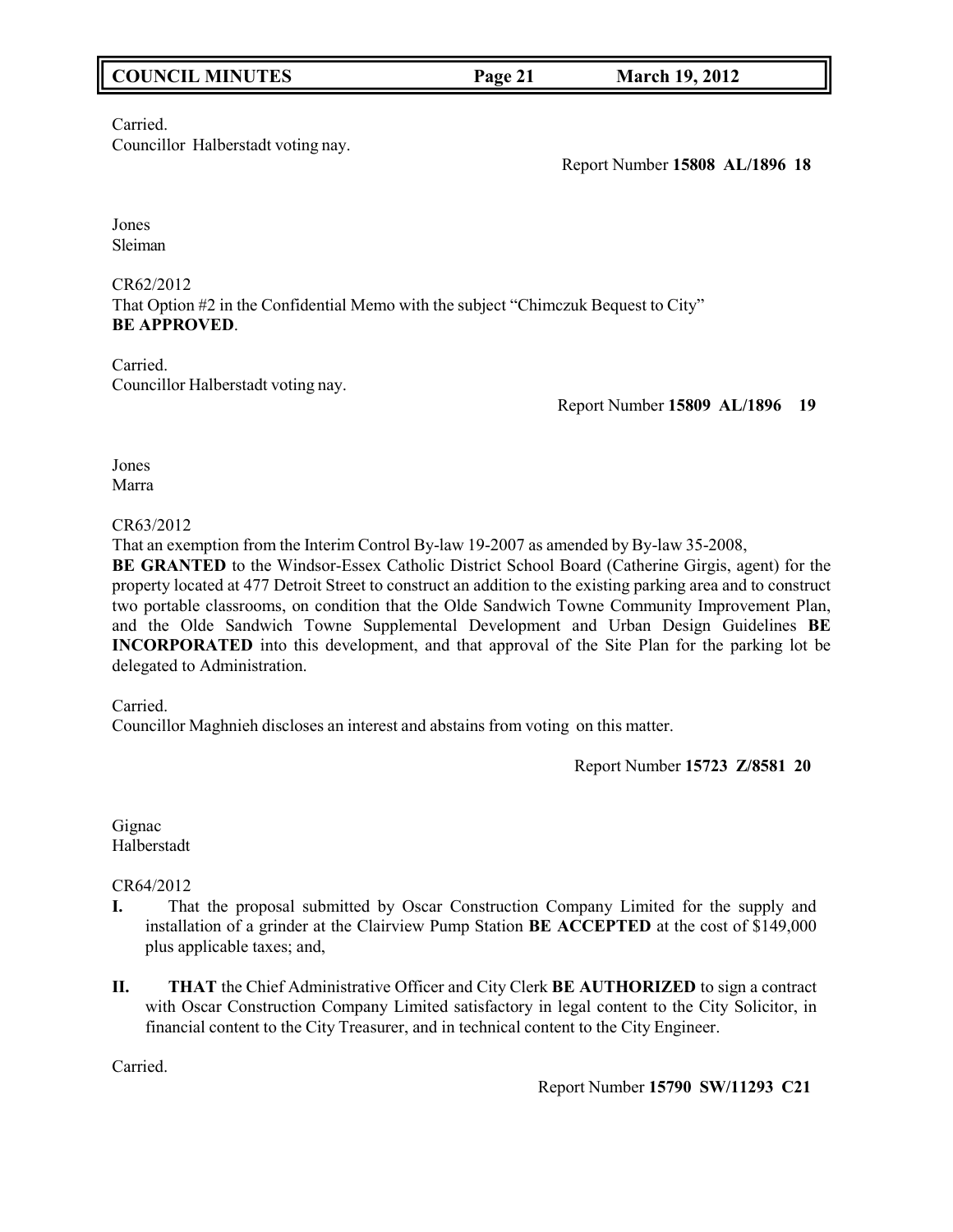# **COUNCIL MINUTES Page 22 March 19, 2012**

Marra Sleiman

CR65/2012

**THAT** the report of the City Clerk dated February 8, 2012 entitled "Post Retirement Benefits – Union Employees hired between 2006 and 2009" **BE DEFERRED** to a future meeting of Council to allow for further clarification.

Carried.

Report Number **15813 AS/9207 22**

## **STANDING COMMITTEE RESOLUTIONS**

Moved by Councillor Gignac, seconded by Councillor Halberstadt, **M160-2012** That **Report No. 54 of the Environment & Transportation Standing Committee** of its meeting held February 22, 2012 regarding Earth Hour 2012 **BE ADOPTED** as presented. Carried.

Report Number **15741 EI2012**

Moved by Councillor Gignac, seconded by Councillor Halberstadt,

**M161-2012** That **Report No. 55 of the Environment & Transportation Standing Committee** of its meeting held February 22, 2012 regarding MRO Service Hangar, Steering Committee – Project Update **BE ADOPTED** as presented.

Carried.

Report Number **15736 APM/10883**

Moved by Councillor Gignac, seconded by Councillor Halberstadt,

**M162-2012** That **Report No. 56 of the Environment & Transportation Standing Committee** of its meeting held February 22, 2012 regarding Report No. 62 of Windsor-Essex County Environment Committee (WECEC) **BE ADOPTED** as presented.

Carried.

MB2012

Moved by Councillor Gignac, seconded by Councillor Halberstadt,

**M163-2012** That **Report No. 57 of the Environment & Transportation Standing Committee** of its meeting held February 22, 2012 regarding Windsor Bicycling Committee minutes of its meeting held January 18, 2012 **BE ADOPTED** as presented. Carried.

MB2012

Moved by Councillor Gignac, seconded by Councillor Halberstadt,

**M164-2012** That **Report No. 58 of the Environment & Transportation Standing Committee** of its meeting held February 22, 2012 regarding Windsor-Essex County Environment Committee minutes of its meeting held January 5, 2012 **BE ADOPTED** as presented.

Carried.

MB2012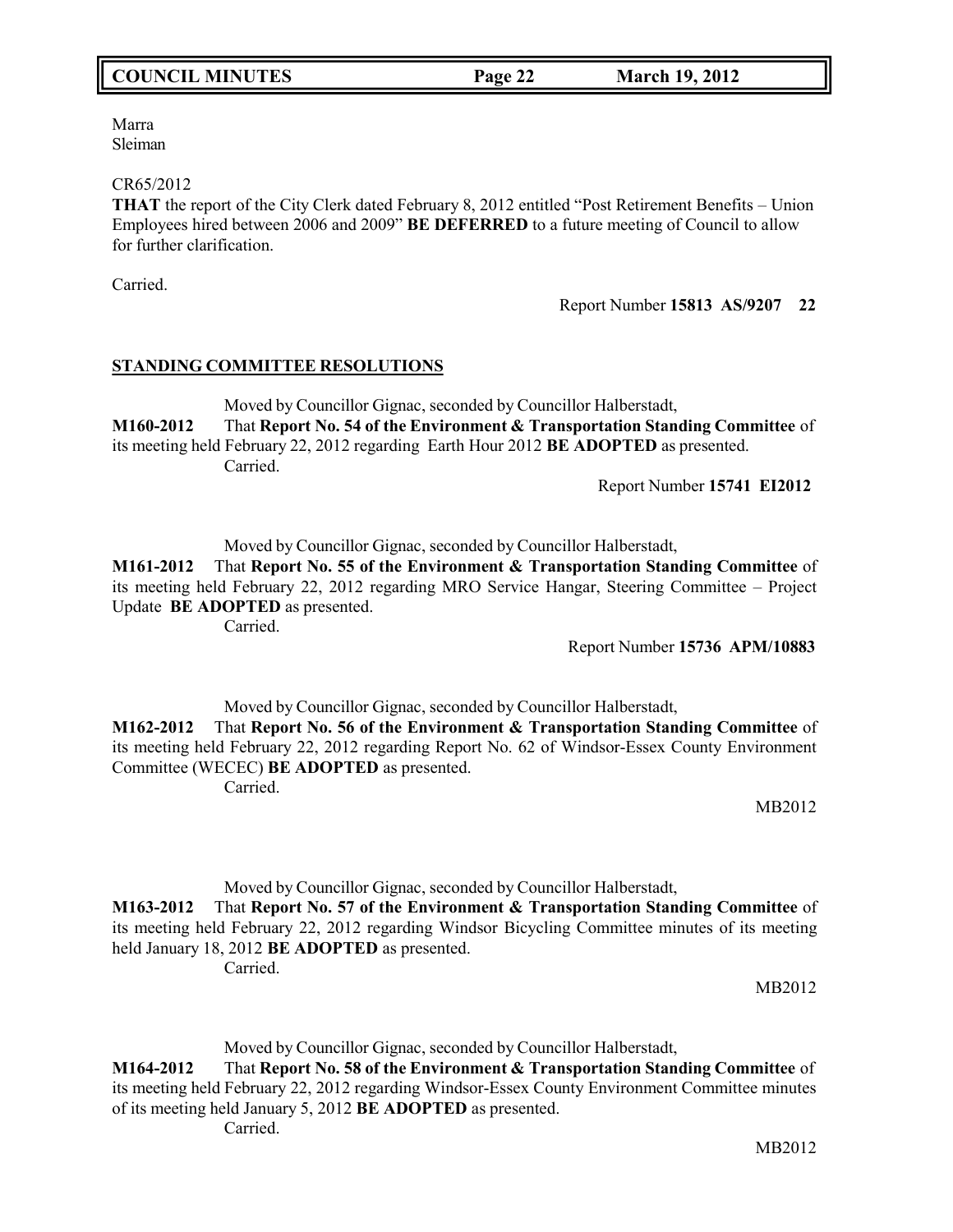| <b>COUNCIL MINUTES</b> | Page 23 | <b>March 19, 2012</b> |  |
|------------------------|---------|-----------------------|--|

Moved by Councillor Gignac, seconded by Councillor Halberstadt,

**M165-2012** That **Report No. 49 of the Planning Standing Committee** of its meeting held January 16, 2012 regarding rezoning - 675 Goyeau, Days Inn, 1037109 Ontario Limited **BE ADOPTED AS AMENDED**:

THAT Recommendation I, of PSC 49/12 **BE DELETED** and **REPLACED** with the following:

- I) That an amendment to Zoning By-law 8600 **BE APPROVED** changing the zoning of 675-687 Goyeau Street; Lots 125, 128, 129, Part of Lots 124 and 132, Plan 1303, located on the northwest corner of the intersection of Goyeau Street and Tuscarora Street; form CD3.1 to CD3.1, with site specific provision as follows:
	- a) A lodging house, multiple dwelling and residential care facility are additional permitted uses;
	- b) Ground floor dwelling units in a lodging house, multiple dwelling and/or residential care facility are permitted;
	- c) A maximum of 175 beds are permitted in a lodging home;
	- d) An outdoor recreation area, made up of a landscaped open space of 250 m2 be provided.

Carried.

Z2012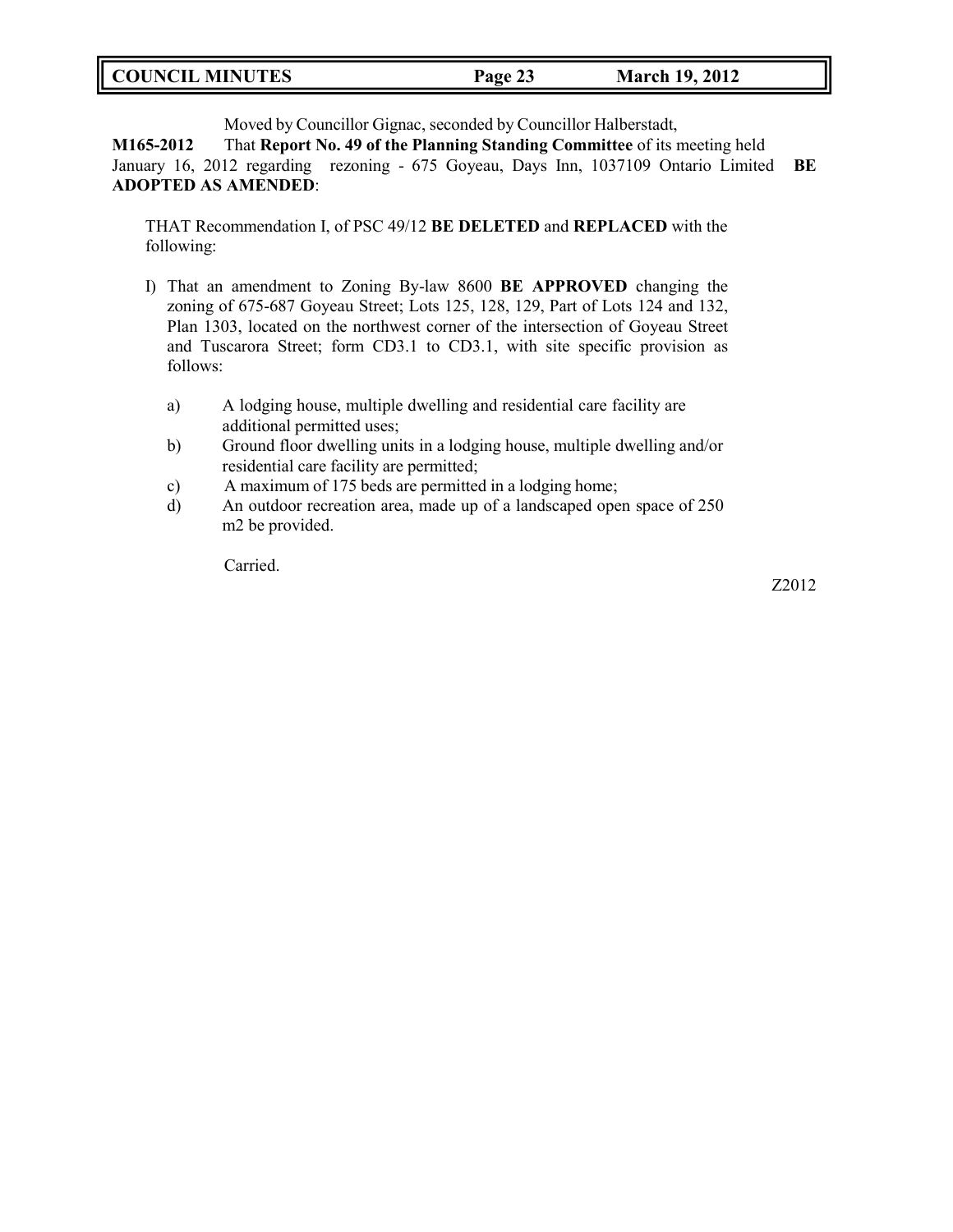**COUNCIL MINUTES Page 24 March 19, 2012**

# **ADOPTED AS AMENDED by Council at its meeting held March 19, 2012 [M165-2012]** DEFERRED to the March 19, 2012 meeting of Council as ADOPTED by Council at its meeting held February 21, 2012 [M85-2012] DEFERRED to the February 21, 2012 meeting of Council as ADOPTED by Council at its meeting held February 6, 2012 [M22-2012] /AA

Windsor, Ontario March 19, 2012

# **REPORT NO. 49** of the **PLANNING STANDING COMMITTEE** of its meeting held January 16, 2012

**Present: Councillor Bill Marra Councillor Ed Sleiman Councillor Joanne Gignac Councillor Al Maghnieh Merrill Baker Barbara Bjarneson Cheryl Cross-Leal**

# **Regrets: Councillor Percy Hatfield**

That the following recommendations of the Planning Standing

#### Committee

# **BE APPROVED** as follows**:**

Moved by Councillor Gignac, seconded by Councillor Sleiman,

- I. That an amendment to Zoning By-law 8600 **BE APPROVED** changing the zoning of 675-687 Goyeau Street; Lots 125, 128, 129, Part of Lots 124 and 132, Plan 1303, located on the northwest corner of the intersection of Goyeau Street and Tuscarora Street; form CD3.1 to CD3.1, with site specific provision as follows:
	- a) A lodging house, multiple dwelling and residential care facility are additional permitted uses;
	- b) Ground floor dwelling units in a lodging house, multiple dwelling and/or residential care facility are permitted;
	- c) A maximum of 175 beds are permitted in a lodging home;
	- d) An outdoor recreation area, made up of a landscaped open space of 250 m2 be provided.

Carried. Council Marra voting nay. Merrill Baker voting nay.

*Clerk's Note:* The report authored by the Senior Planner dated December 19, 2011 entitled "Rezoning – 675 Goyeau (Days Inn, 1037109 Ontario Limited)" is *attached* as background information.

Livelink #15673, ZB/11240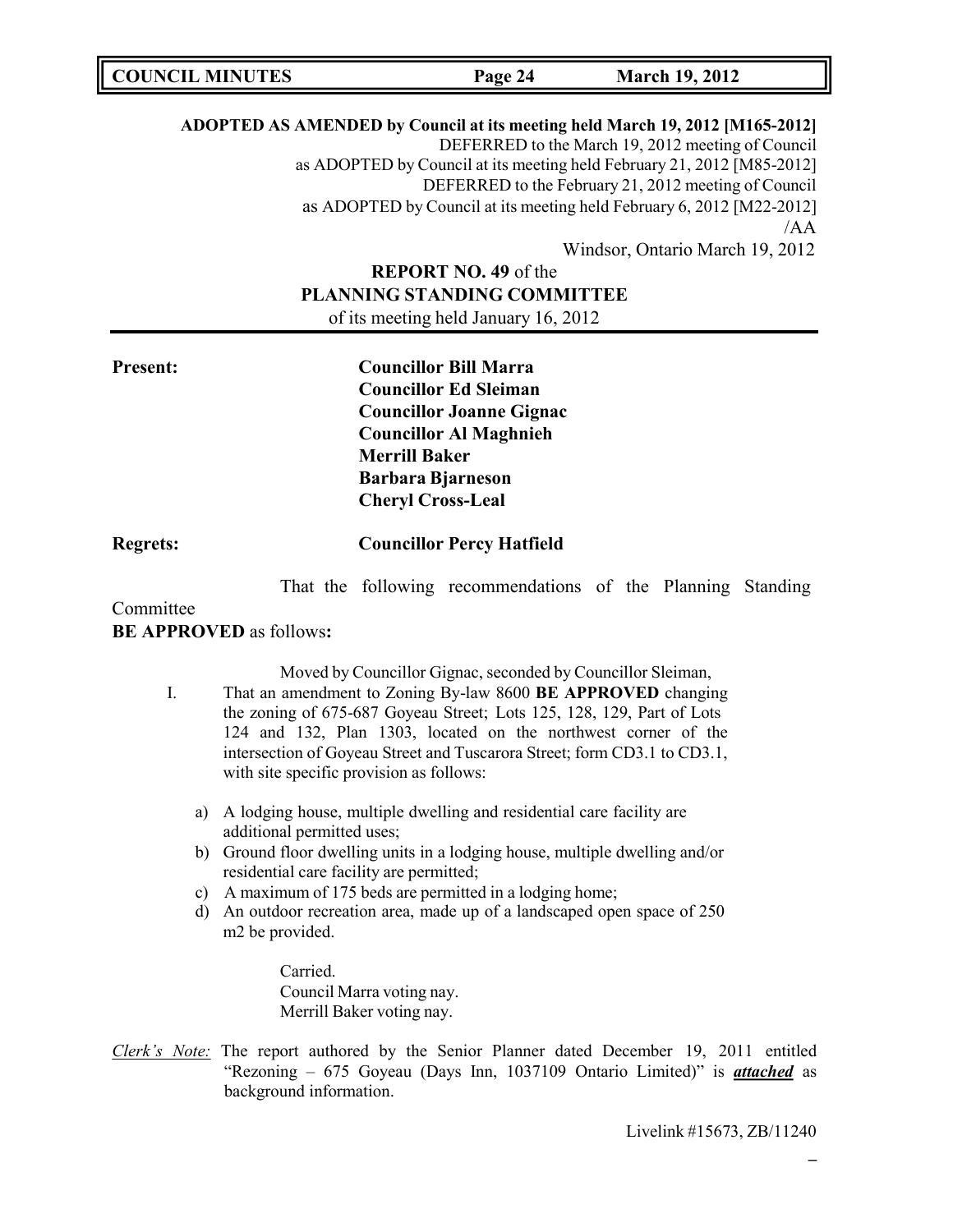**COUNCIL MINUTES Page 25 March 19, 2012**

# **CHAIRPERSON**

DEPUTY CITY CLERK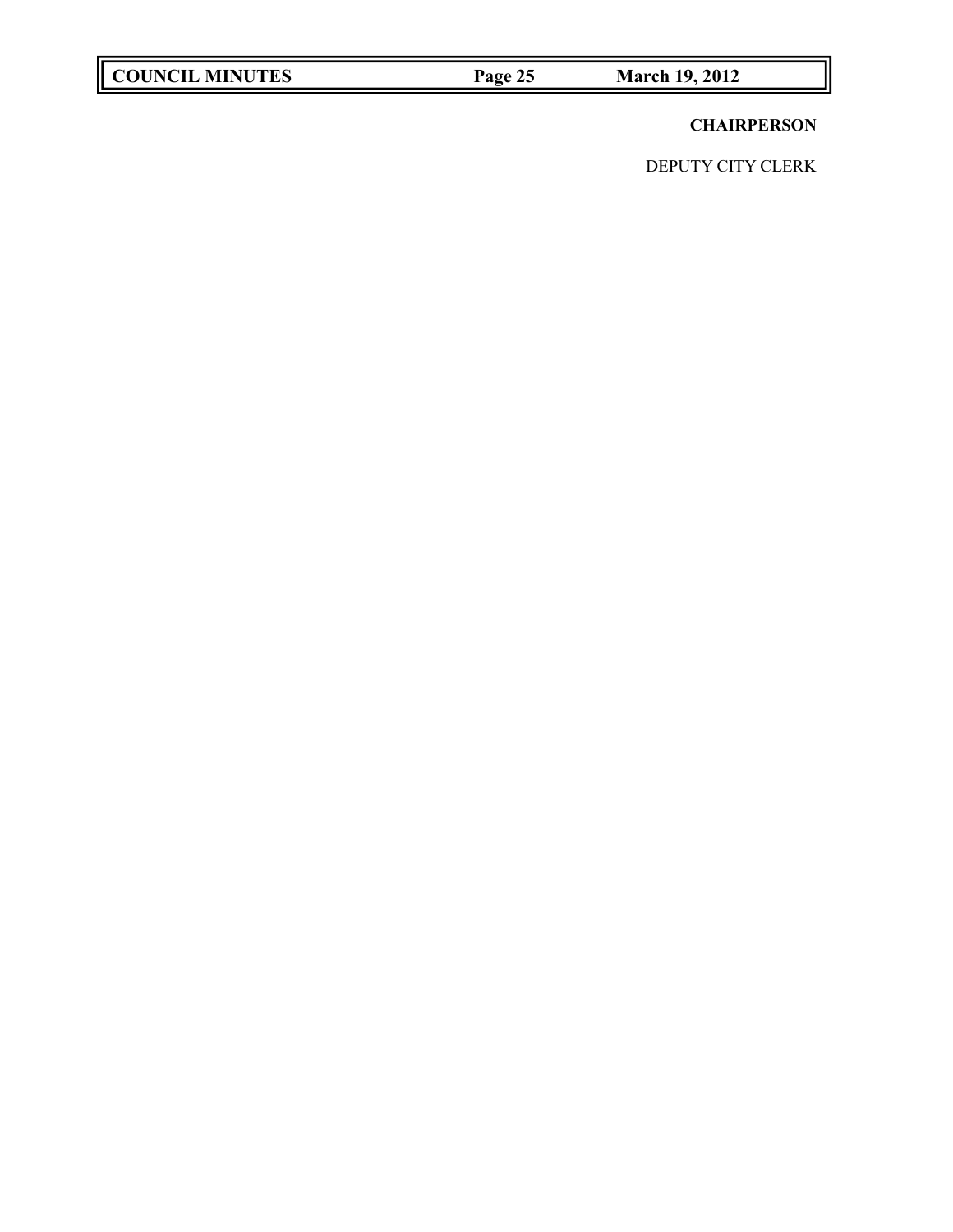# **ADOPTED by Council at its meeting held March 19, 2012 [M156-2012]**

**KK/** Windsor, Ontario March 19, 2012

# **REPORT NO. 13** of the **FAMILY AQUATIC STEERING COMMITTEE** of its meeting held January 30, 2012

# **Present: Councillor Drew Dilkens, Chair Councillor Ed Sleiman Councillor Ron Jones Councillor Hilary Payne Councillor Fulvio Valentinis**

Your Committee submits the following recommendation:

Moved by Councillor Valentinis, seconded by Councillor Jones,

That the following purchasing protocol **BE RECEIVED** with respect to the procurement of all fit-up servicing works for the Facility:

**1.** All fit-up works with respect to the Facility, being any works which are in addition to the fixed contract price of \$60,512,300 (the "Works"), will be assigned to EllisDon

Corporation/DeAngelis Construction Inc. in Joint Venture (the "Contractor"), subject to the following conditions:

**a.** Subject to clause 1(d) herein, for each contract related to the Works, the Contractor must register a Request for Quote, in a form satisfactory to the Manager of Purchasing & Risk Management or designate, with the Windsor Construction Association;

**b.** Subject to clause 1(d) herein, for each contract related to the Works, the Contractor must obtain at least three (3) quotes and shall accept the quote which is lowest in price while meeting all specifications of the related Request for Quote;

- **c.** The Contractor will charge 5% for the administration of any fit-up assigned;
- **d.** The City of Windsor, (the "City") shall retain the following rights with respect to the Works:
	- **i.** The City shall have the right to be present at the opening of all quotes received in relation to all contracts let with respect to the Works;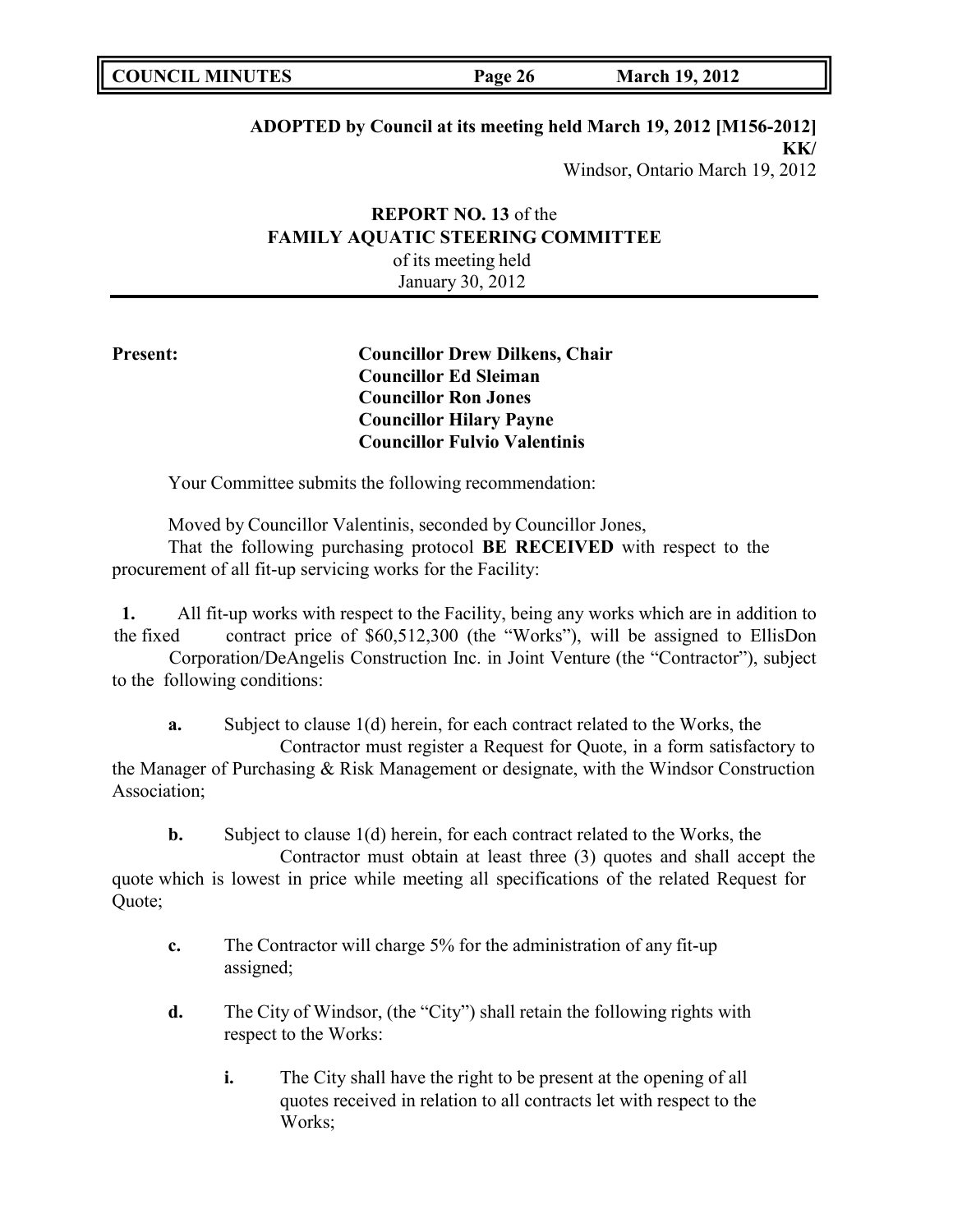| <b>COUNCIL MINUTES</b><br><b>March 19, 2012</b><br>Page 27 |
|------------------------------------------------------------|
|------------------------------------------------------------|

| ii.  | The City shall have the right to request and review all quotes<br>received for all contracts let with respect to the Works;                                                                                     |
|------|-----------------------------------------------------------------------------------------------------------------------------------------------------------------------------------------------------------------|
| iii. | The City shall have the right to perform, directly or indirectly, any<br>portion of the Works it deems fit; and                                                                                                 |
| iv.  | The City shall retain the right to require that any portion of the<br>section 15 of the City"s Purchasing By-law 400-2004. In this<br>circumstance, the City shall be responsible for to conduct the<br>tender. |
|      |                                                                                                                                                                                                                 |

*Clerk's Note:* **The report of the Manager of Purchasing & Risk Management dated January 30, 2012 entitled "Purchasing Matters – Family Aquatic Complex (the "Facility")" is** *attached.*

**CHAIRPERSON**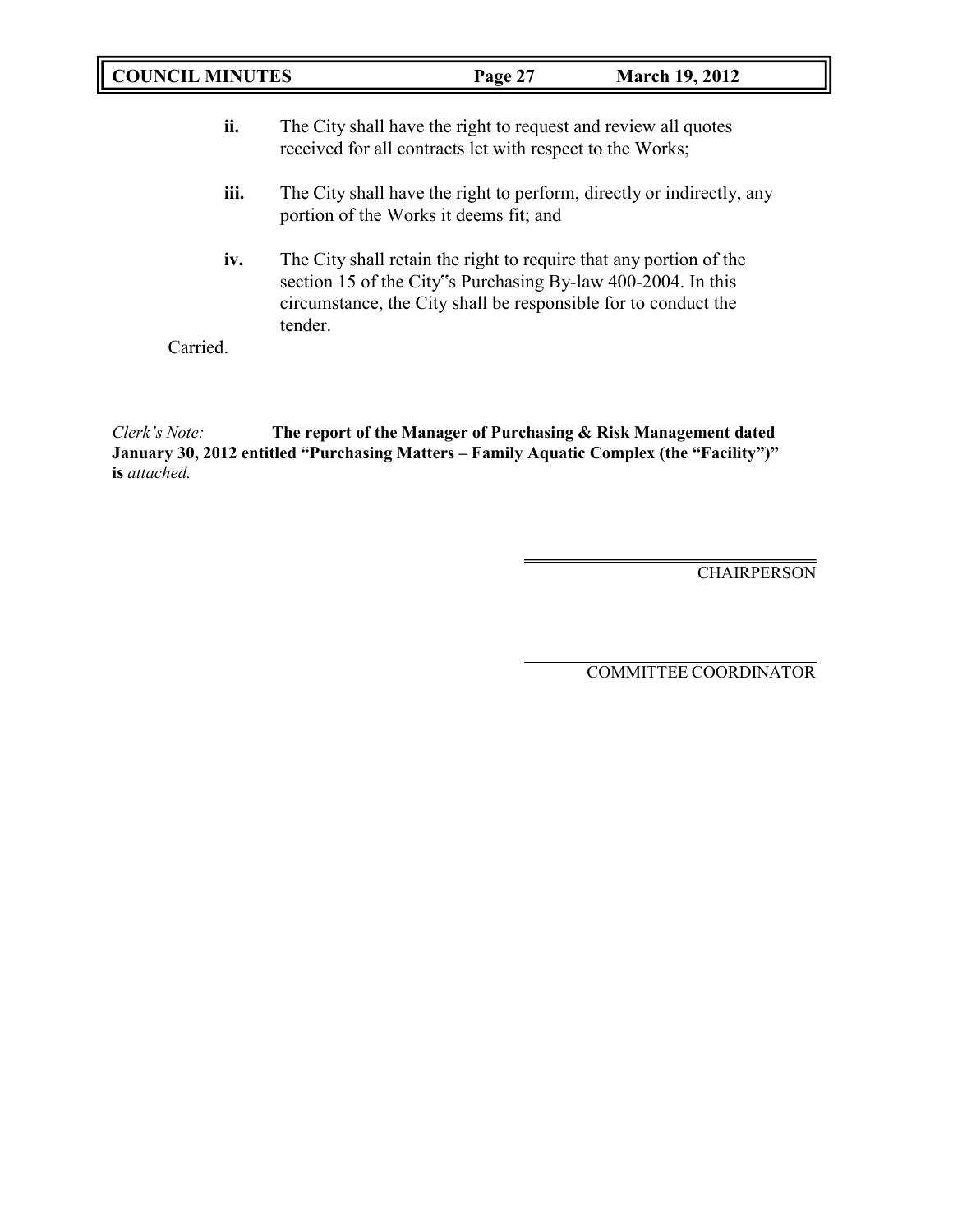# **ADOPTED by Council at its meeting held March 19, 2012 [M157-2012]**

**KK/**

Windsor, Ontario March 19, 2012

# **REPORT NO. 14** of the **FAMILY AQUATIC STEERING COMMITTEE** of its meeting held January 30, 2012

# **Present: Councillor Drew Dilkens, Chair Councillor Ed Sleiman Councillor Ron Jones Councillor Hilary Payne Councillor Fulvio Valentinis**

Your Committee submits the following recommendation:

Moved by Councillor Sleiman, seconded by Councillor Jones,

That a Change Order **BE RECEIVED** with respect to the development of the Family Aquatic Centre"s front façade in accordance with the process recommended by the City"s external legal counsel. Carried.

*Clerk's Note:* **The report of the Manager of Purchasing & Risk Management entitled ""Family Aquatic Centre (the "Facility") – Façade Development" is** *attached.*

**CHAIRPERSON**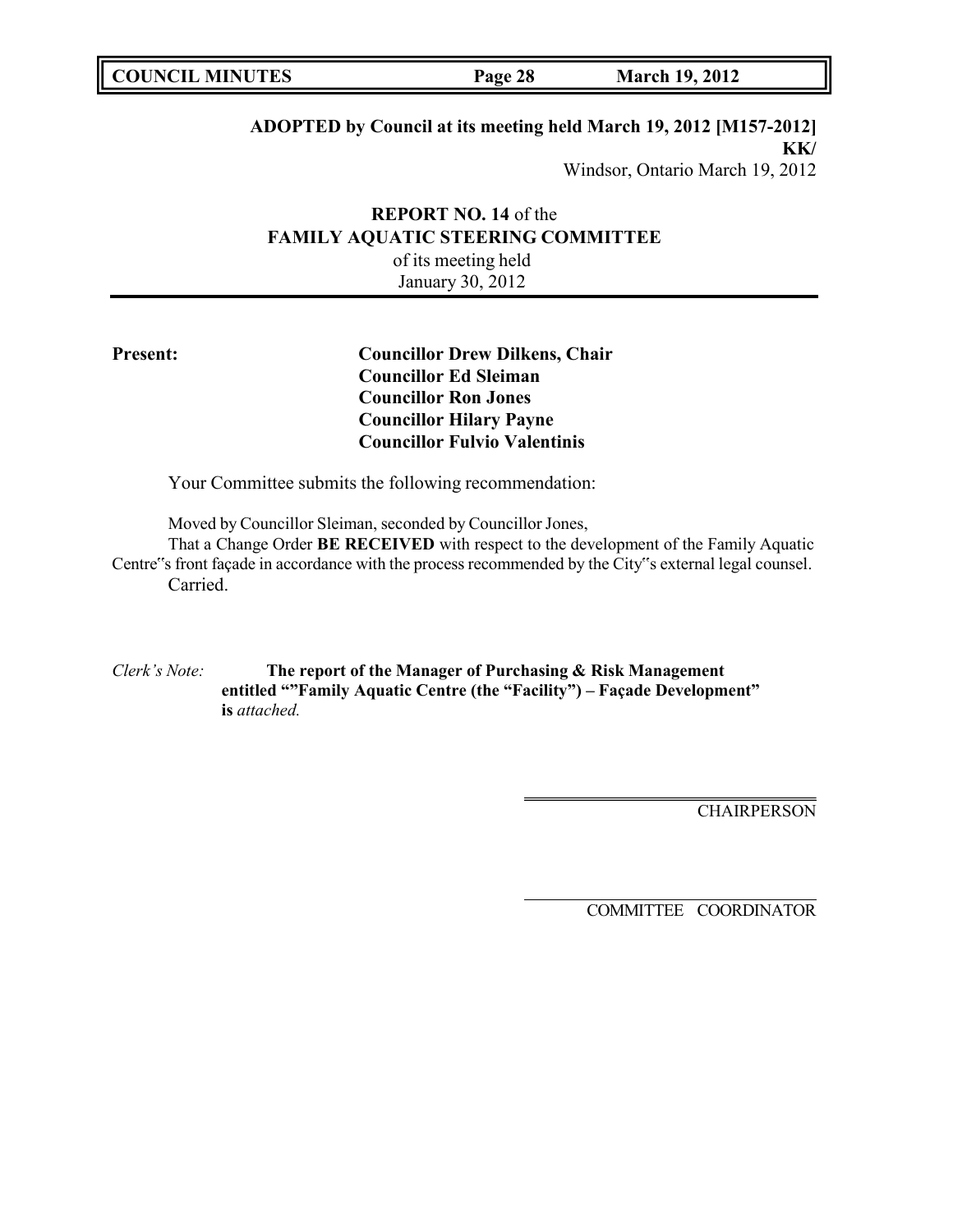## **ADOPTED by Council at its meeting held March 19, 2012 [M158-2012]**

**KK/** Windsor, Ontario March 19, 2012

# **REPORT NO. 15** of the **FAMILY AQUATIC STEERING COMMITTEE** of its meeting held January 30, 2012

# **Present: Councillor Drew Dilkens, Chair Councillor Ed Sleiman Councillor Ron Jones Councillor Hilary Payne Councillor Fulvio Valentinis**

Your Committee submits the following recommendation:

Moved by Councillor Sleiman, seconded by Councillor Jones,

That the Construction Communications Plan for the Family Aquatic Complex and the costs associated with the implementation of the Plan **BE RECEIVED.**

Carried.

*Clerk's Note:* **The report of the Marketing and Communications Officer dated January 27, 2012 entitled "Construction Communications Plan for Family Aquatic Complex" is** *attached.*

**CHAIRPERSON**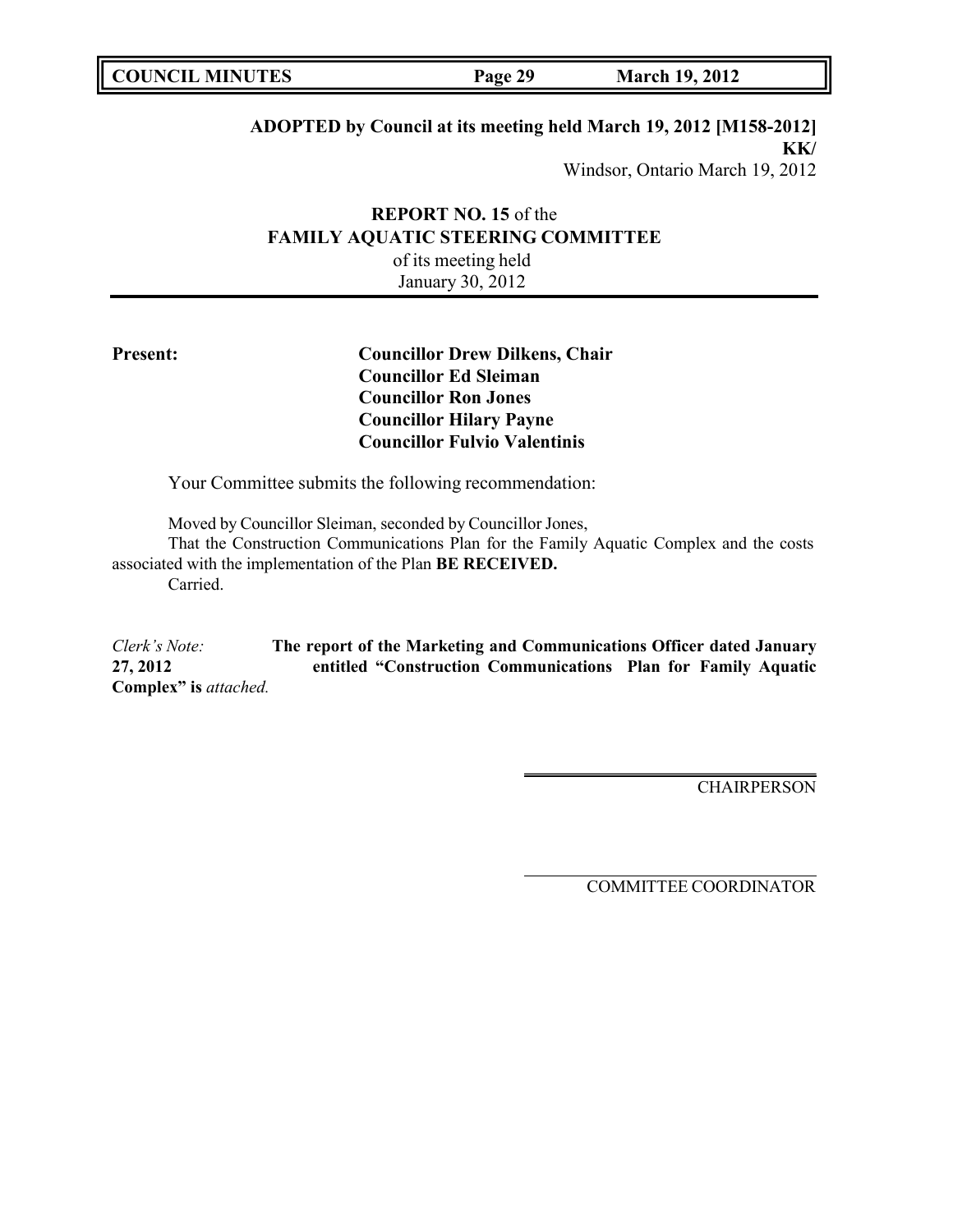# **ADOPTED by Council at its meeting held March 19, 2012 [M159-2012]**

**KK/** Windsor, Ontario March 19, 2012

# **REPORT NO. 16** of the **FAMILY AQUATIC STEERING COMMITTEE** of its meeting held January 30, 2012

**Present: Councillor Drew Dilkens, Chair Councillor Ed Sleiman Councillor Ron Jones Councillor Hilary Payne Councillor Fulvio Valentinis**

Your Committee submits the following recommendation:

Moved by Councillor Payne, seconded by Councillor Sleiman, That the Project Charter for the Family Aquatic Facility project **BE RECEIVED.**

*Clerk's Note:* **The report of the Chief Financial Officer/City Treasurer & Corporate Leader Finance and Technology dated January 27, 2012 entitled "Family Aquatic Facility – Project Charter" is** *attached.*

**CHAIRPERSON**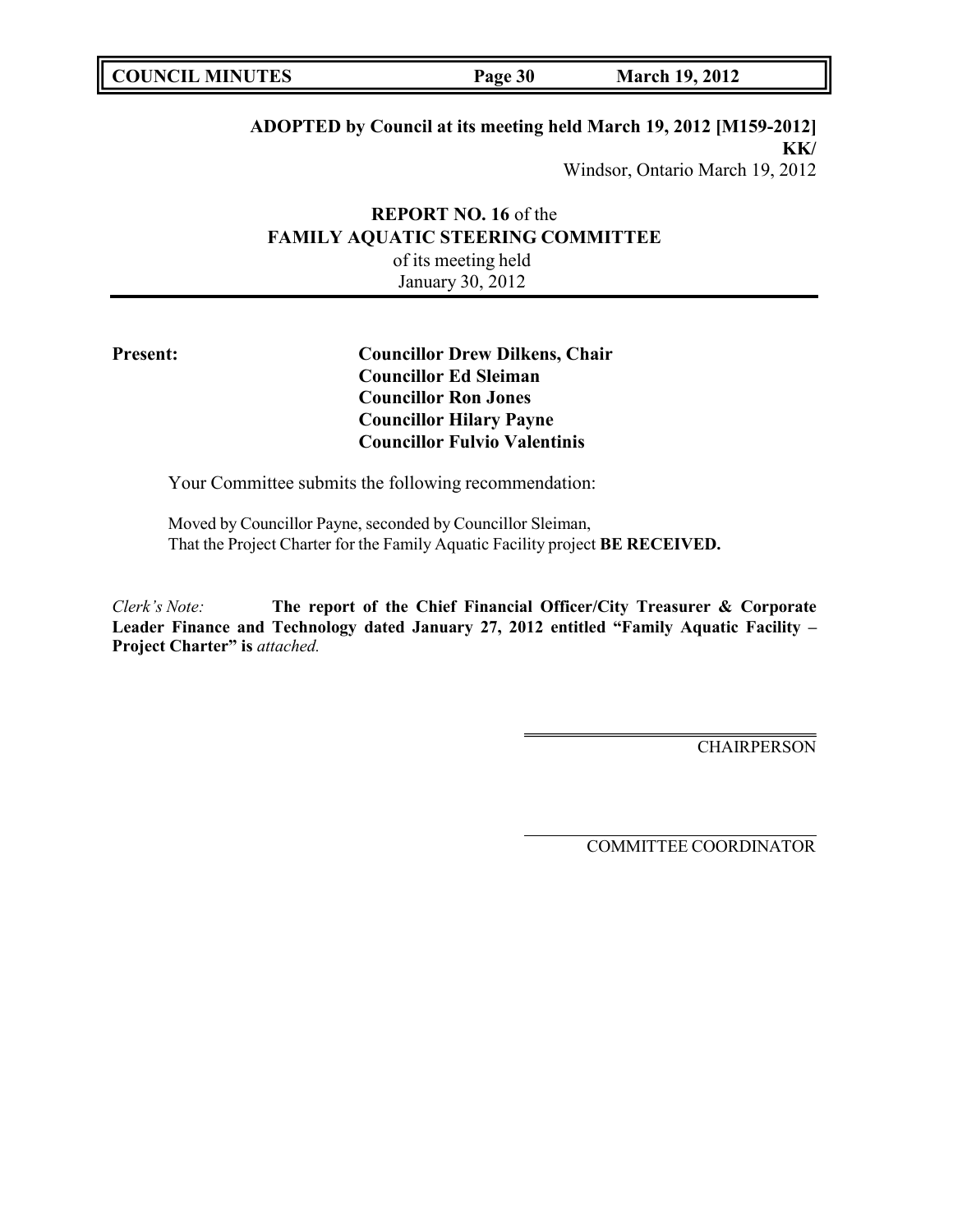**ADOPTED AS AMENDED by Council at its meeting held March 19, 2012 [M166-2012]** DEFERRED to the March 19, 2012 meeting of Council as ADOPTED by Council at its meeting held February 6, 2012 [M58-2012] **/AA Windsor, Ontario March 19, 2012**

# **AMENDED REPORT NO. 26** of the **ENVIRONMENT & TRANSPORTATION STANDING COMMITTEE** of its meeting held October 26, 2011

| <b>Present:</b> | <b>Councillor Hatfield, Chair</b><br><b>Councillor Payne</b><br><b>Councillor Sleiman</b><br><b>Councillor Halberstadt</b>                                                                                                                                                  |
|-----------------|-----------------------------------------------------------------------------------------------------------------------------------------------------------------------------------------------------------------------------------------------------------------------------|
| <b>Regrets:</b> | <b>Councillor Valentinis</b>                                                                                                                                                                                                                                                |
| March 19, 2012: | That the following resolution was adopted by Council at its meeting held                                                                                                                                                                                                    |
|                 | Moved by Councillor Dilkens, seconded by Councillor Sleiman,                                                                                                                                                                                                                |
| M166-2012       | That the speed limit on the street south of Cabana and North of Cousineau between<br>and including Casgrain and Kennedy Drive BE LOWERED to 40 km and that Windsor Police Service<br>be requested to undertake enforcement following the speed limit reduction; and further |
|                 | That Administration <b>AMEND</b> the traffic calming policy to allow for speed cushions<br><b>PROVIDED</b> the pilot project of the City of London proves to be successful.                                                                                                 |
|                 | Carried.<br>Livelink 15521, ST2011                                                                                                                                                                                                                                          |

*Clerk's Note:* **The report of the Policy Analyst dated September 16, 2011 titled "Roseland Area Traffic Calming Project" is** *attached* **for information.**

> **The report of the Policy Analyst dated December 5, 2012 titled "Proposed Bartlet Drive Study for the Reduction of Cut-Through Traffic Volume" is also** *attached* **for information.**

> > **CHAIRPERSON**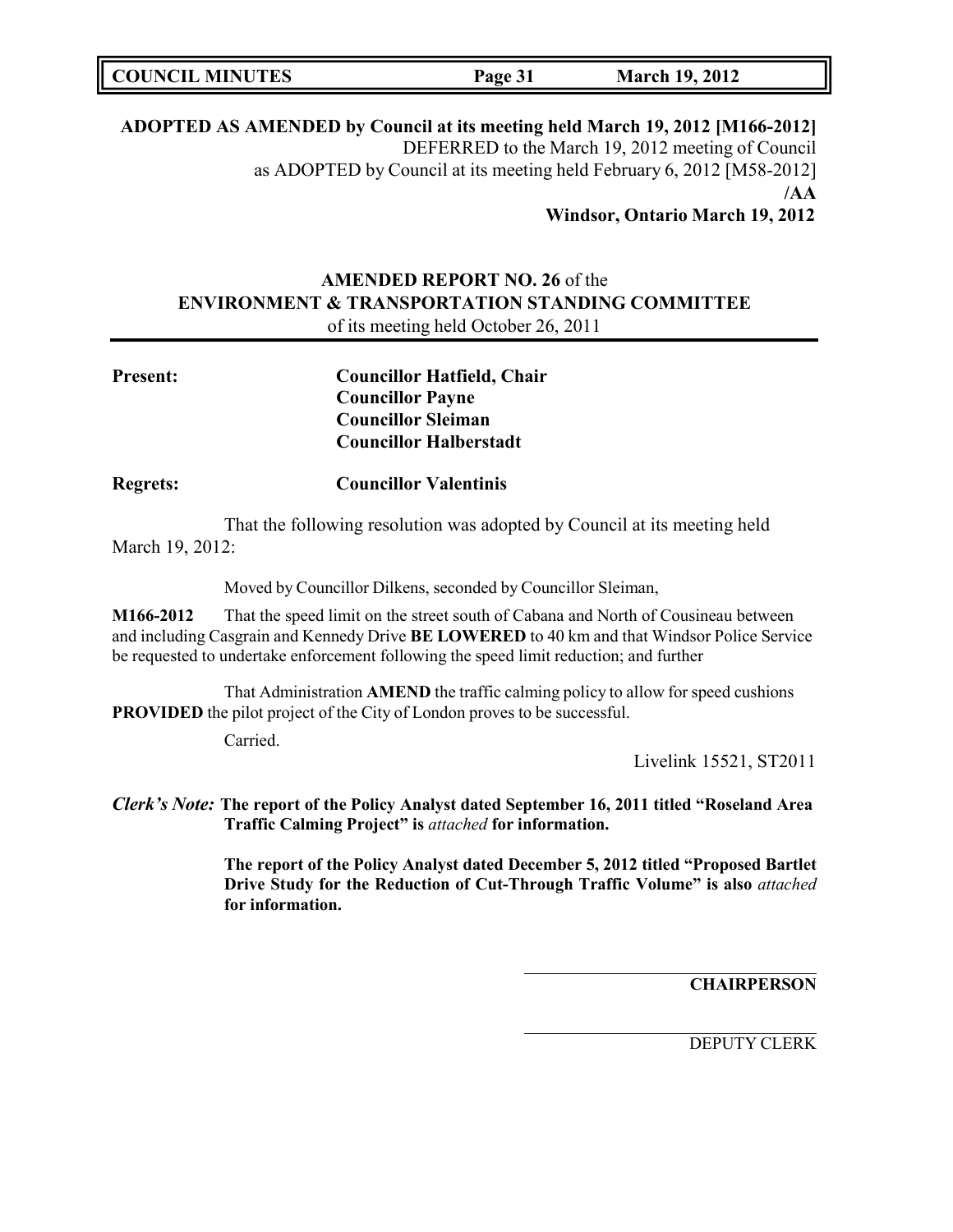**COUNCIL MINUTES Page 32 March 19, 2012**

**DEFERRED to a future meeting of Council** to allow for the Windsor Utilities Commission (WUC) to provide an additional report **by Council at its meeting held March 19, 2012 [M114-2012] /AA**

Windsor, Ontario March 19, 2012

# **REPORT NO. 45** of the **ENVIRONMENT & TRANSPORTATION STANDING COMMITTEE** of its meeting held January 25, 2012

**Present: Councillor Hatfield, Chair Councillor Payne Councillor Sleiman Councillor Halberstadt Councillor Valentinis**

That the following recommendations of the Environment and Transportation Standing Committee **BE APPROVED:**

Moved by Councillor Halberstadt, seconded by Councillor Sleiman,

**THAT** Report No. 59 of the Windsor-Essex County Environment Committee regarding the fluoridation of the water system **BE RECEIVED** for information, and forwarded to City Council; and further

**THAT** the City Solicitor **BE REQUESTED** to investigate further and provide a legal opinion as to the validity of the claim that individual Councillors may be liable if no action is taken regarding the artificial water fluoridation prior to January 2013.

Carried.

*Clerk's Note:* **The Windsor-Essex County Environment Committee Report No. 59 is** *attached* **as background information.**

**CHAIRPERSON**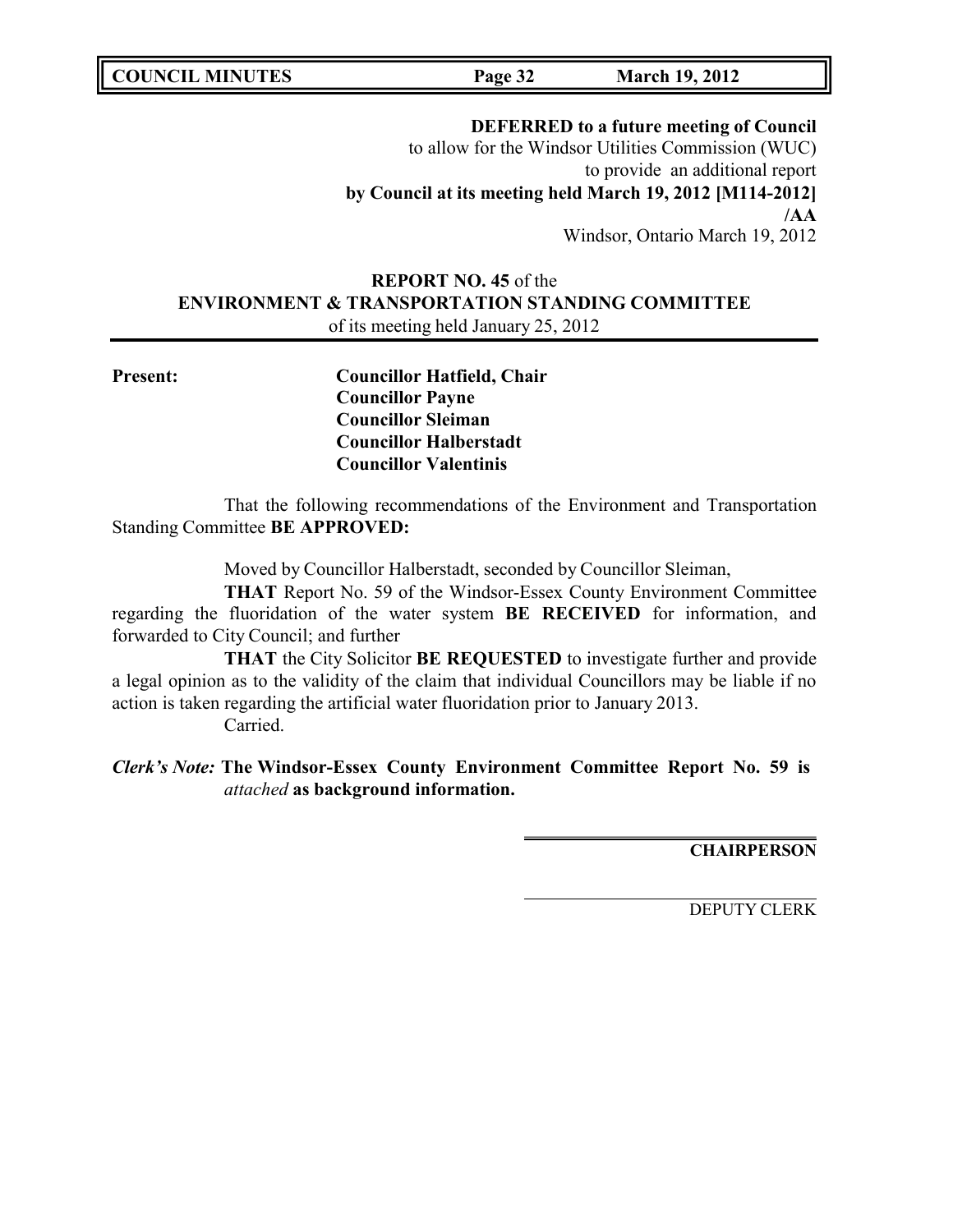## **ADOPTED by Council at its meeting held March 19, 2012 [M160-2012]**

**/AA** Windsor, Ontario March 19, 2012

# **REPORT NO. 54** of the **ENVIRONMENT & TRANSPORTATION STANDING COMMITTEE** of its meeting held February 22, 2012

| <b>Present:</b> | <b>Councillor Hatfield, Chair</b> |
|-----------------|-----------------------------------|
|                 | <b>Councillor Payne</b>           |
|                 | <b>Councillor Sleiman</b>         |
|                 | <b>Councillor Valentinis</b>      |
|                 |                                   |

**Regrets: Councillor Halberstadt**

That the following recommendations of the Environment and Transportation Standing Committee **BE APPROVED:**

Moved by Councillor Sleiman, seconded by Councillor Valentinis,

**THAT** City Council **ENDORSE** the participation of the City of Windsor in Earth Hour and continue to encourage all City of Windsor facilities to practice energy conservation and to turn off all non-essential lighting during Earth Hour. Carried.

*Clerk's Note:* **The administrative report authored by the Environment & Sustainability Coordinator dated January 30, 2012 entitled "Earth Hour 2012" is** *attached* **as background information.**

Livelink #15741, EI2012

**CHAIRPERSON**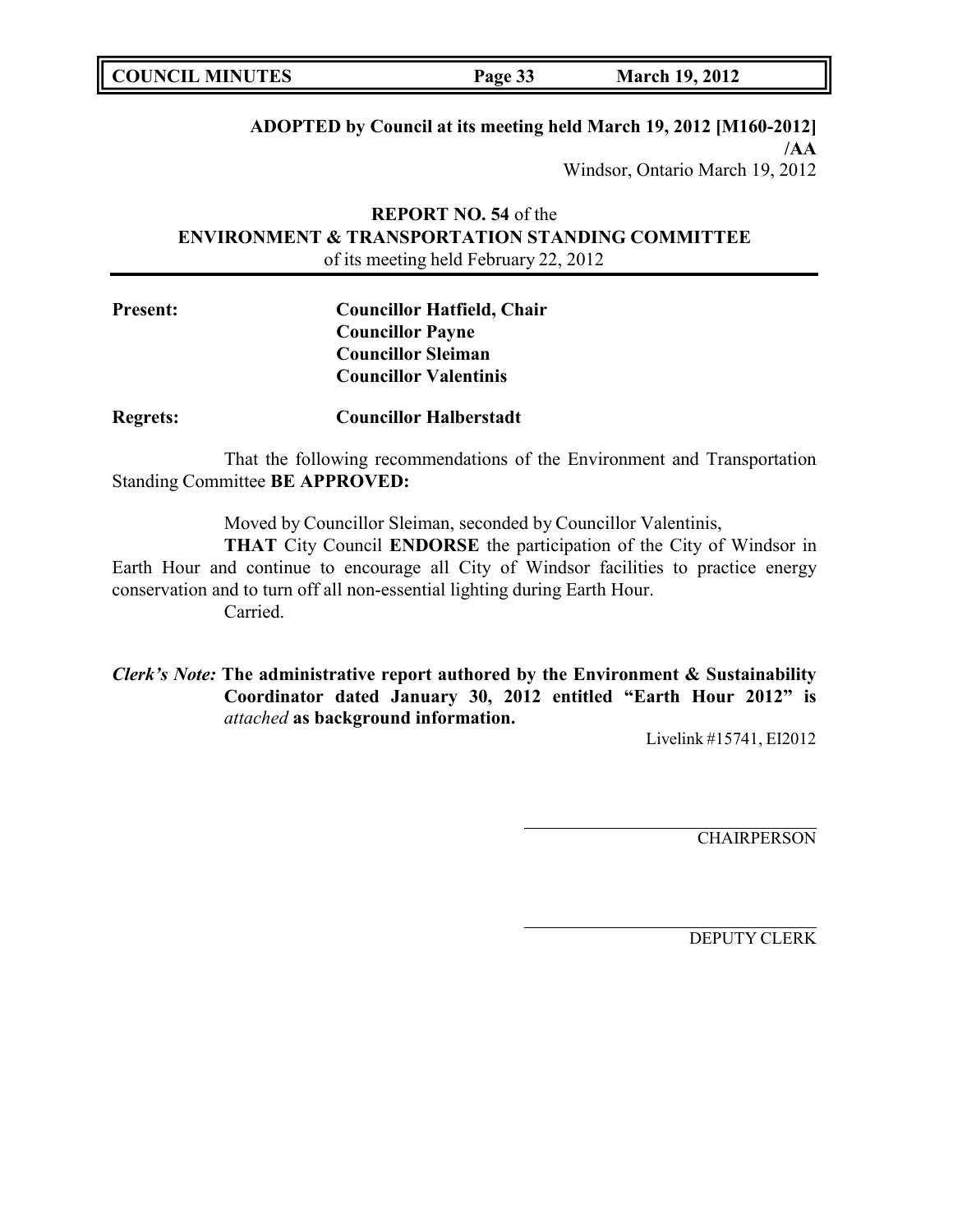# **ADOPTED by Council at its meeting held March 19, 2012 [M161-2012]**

**/AA** Windsor, Ontario March 19, 2012

# **REPORT NO. 55** of the **ENVIRONMENT & TRANSPORTATION STANDING COMMITTEE** of its meeting held February 22, 2012

| <b>Present:</b> | <b>Councillor Hatfield, Chair</b> |
|-----------------|-----------------------------------|
|                 | <b>Councillor Payne</b>           |
|                 | <b>Councillor Sleiman</b>         |
|                 | <b>Councillor Valentinis</b>      |

**Regrets: Councillor Halberstadt**

That the following recommendations of the Environment and Transportation Standing Committee **BE APPROVED:**

Moved by Councillor Sleiman, seconded by Councillor Valentinis,

**THAT** the MRO Steering Committee (Environmental and Transportation Standing Committee ) **RECEIVE** the Project Update dated January 19, 2012 for the new Maintenance, Repair & Overhaul (MRO) Service Hangar facility at the Windsor International Airport for information.

Carried.

*Clerk's Note:* **The administrative report authored by the Project Administrator dated January 30, 2012 entitled "MRO Service Hangar, Steering Committee – Project Update" is** *attached* **as background information.**

Livelink #15736, APM/10883

**CHAIRPERSON**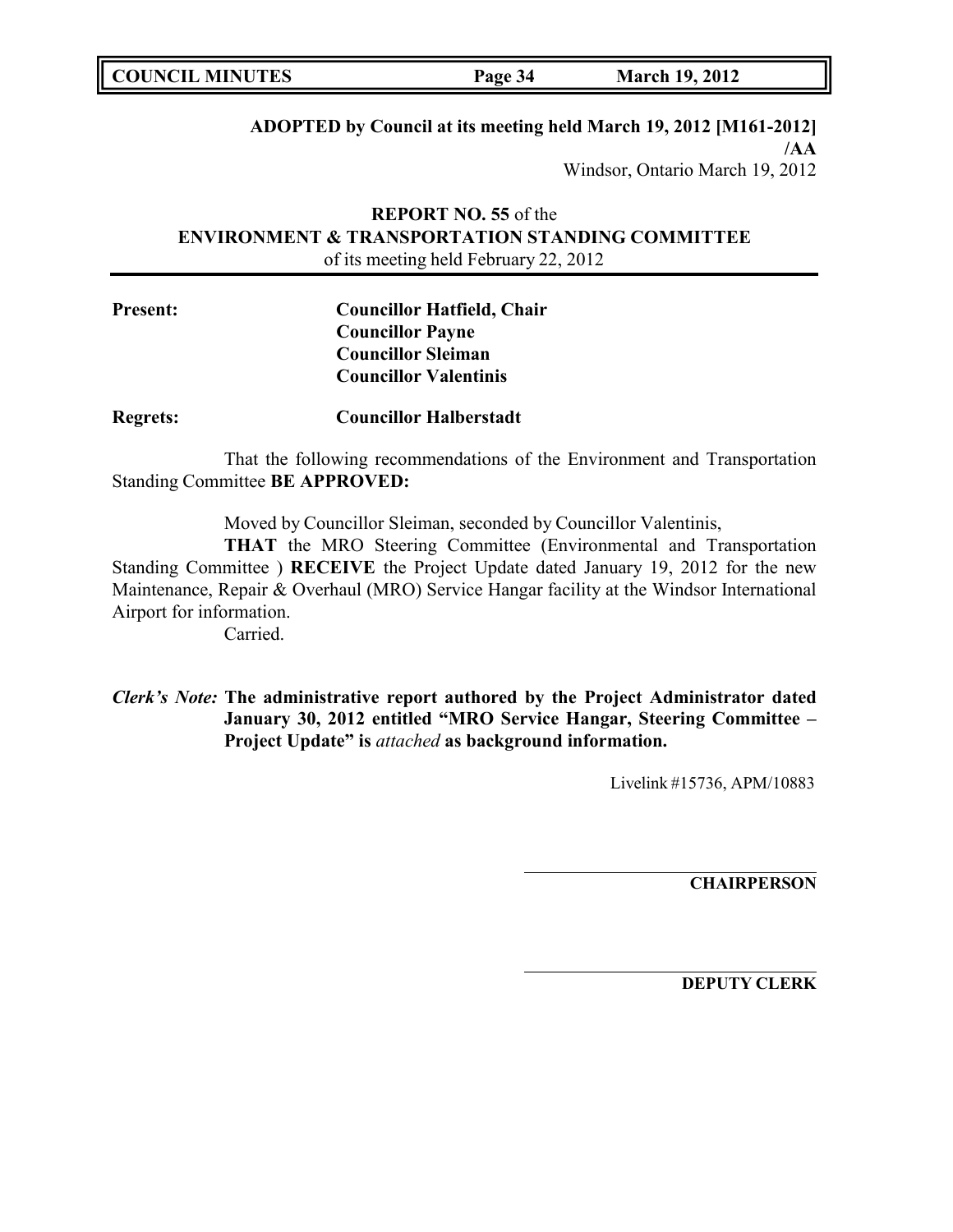# **ADOPTED by Council at its meeting held March 19, 2012 [M162-2012]**

**/AA** Windsor, Ontario March 19, 2012

# **REPORT NO. 56** of the **ENVIRONMENT & TRANSPORTATION STANDING COMMITTEE** of its meeting held February 22, 2012

| <b>Present:</b> | <b>Councillor Hatfield, Chair</b> |
|-----------------|-----------------------------------|
|                 | <b>Councillor Payne</b>           |
|                 | <b>Councillor Sleiman</b>         |
|                 | <b>Councillor Valentinis</b>      |
| <b>Regrets:</b> | <b>Councillor Halberstadt</b>     |

That the following recommendations of the Environment and Transportation Standing Committee **BE APPROVED:**

Moved by Councillor Payne, seconded by Councillor Sleiman,

**THAT** Report No. 62 of the Windsor-Essex County Environment Committee (WECEC) of its meeting held January 5, 2012, regarding the revised Terms of Reference **BE ADOPTED** as presented.

Carried.

*Clerk's Note:* **Report No. 62 of WECEC of its meeting held January 5, 2012 (regarding Revised Terms of Reference) is** *attached* **as background information.**

**CHAIRPERSON**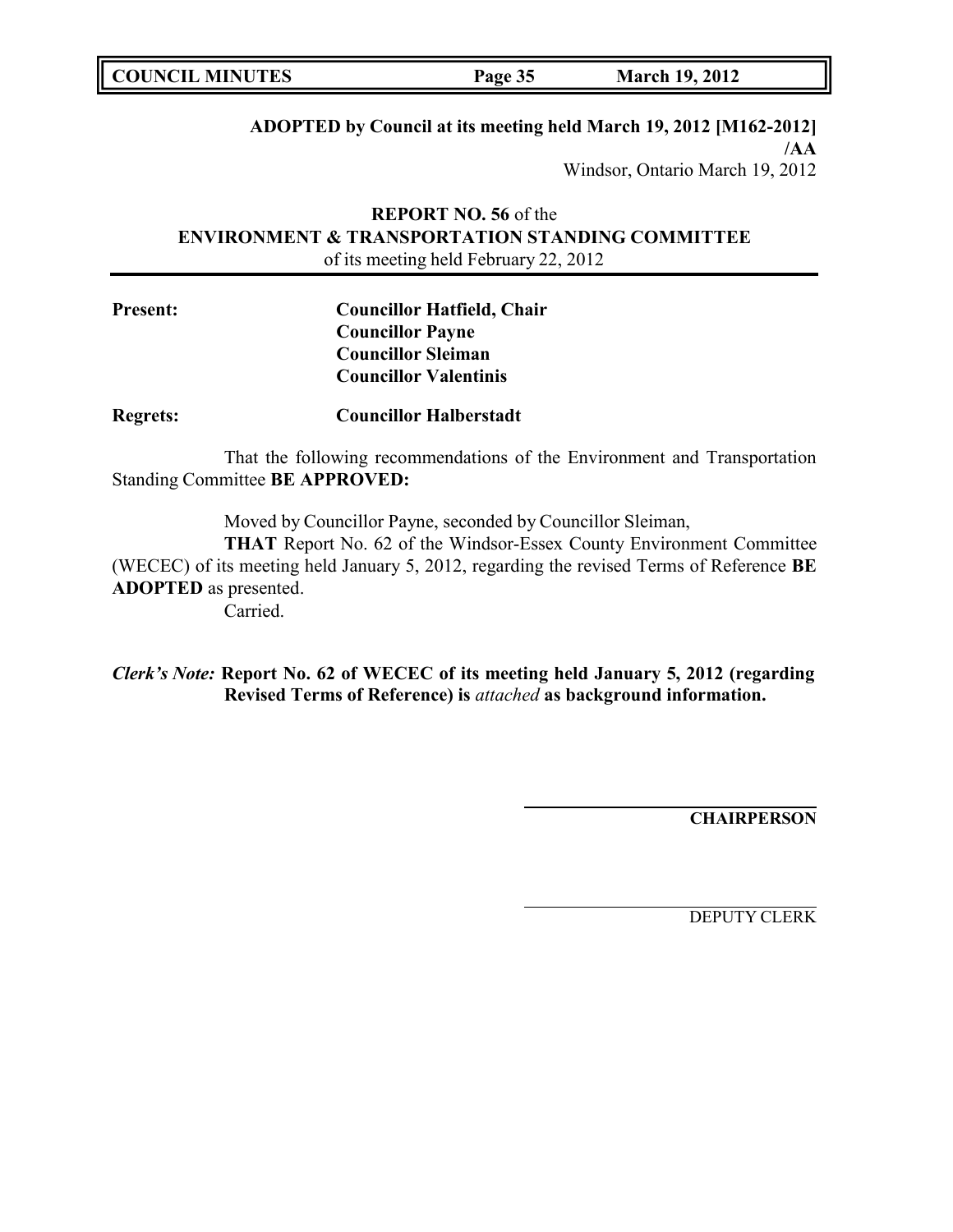| <b>COUNCIL MINUTES</b> |  |
|------------------------|--|
|------------------------|--|

**COUNCIL MINUTES Page 1 Windsor, Ontario, March 19, 2012**

# **ADOPTED by Council at its meeting held March 19, 2012 [M163-2012]**

/AA Windsor, Ontario March 19, 2012

# **REPORT NO. 57** of the **ENVIRONMENT & TRANSPORTATION STANDING COMMITTEE** of its meeting held February 22, 2012

| <b>Present:</b> | <b>Councillor Hatfield, Chair</b> |
|-----------------|-----------------------------------|
|                 | <b>Councillor Payne</b>           |
|                 | <b>Councillor Sleiman</b>         |
|                 | <b>Councillor Valentinis</b>      |
|                 |                                   |

**Regrets: Councillor Halberstadt**

That the following recommendations of the Environment and Transportation Standing Committee **BE APPROVED:**

Moved by Councillor Payne, seconded by Councillor Valentinis,

**THAT** the minutes of the Windsor Bicycling Committee of its meeting held January 18, 2012 **BE RECEIVED** for information.

Carried.

*Clerk's Note:* **The minutes of the Windsor Bicycling Committee of its meeting held January 18, 2012 are** *attached* **as background information.**

**CHAIRPERSON**